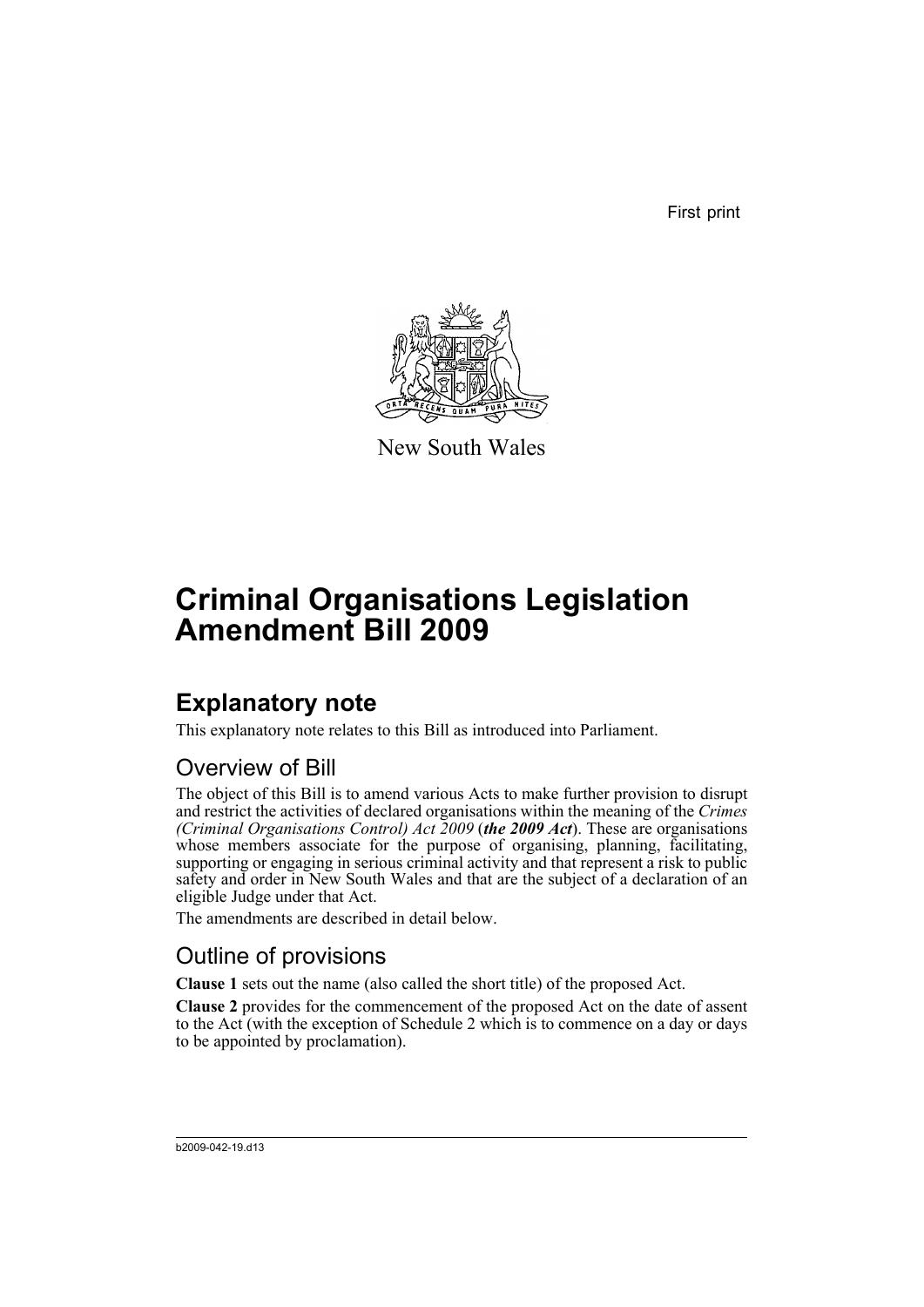Explanatory note

### **Schedule 1 Amendment of Crimes (Criminal Organisations Control) Act 2009 No 6**

**Schedule 1** amends the 2009 Act as follows:

- (a) to enable the Supreme Court to make an order for substituted service of notice of an interim control order on the person to whom it relates if it has not been possible to personally serve the notice of the order and (if substituted service also fails) to order its public notification (**Schedule 1 [1]—proposed section 16A**),
- (b) to make it an offence for a member of a declared organisation who is subject to a control order under that Act to recruit another person to be a member of the organisation (**Schedule 1 [2]—proposed section 26A**),
- (c) to enable information to be published on the criminal organisations register 28 days after a control order is made in relation to a member of a declared organisation (unless an appeal against the order is lodged before the expiration of that period) (**Schedule 1 [3]–[5]**),
- (d) to enable regulatory authorities having functions under legislation relating to authorisations to carry on occupations and activities to enter into arrangements with the Commissioner of Police for the supply of information (including criminal intelligence) concerning declared organisations and their members and associates to assist them in exercising those functions (**Schedule 1 [6] proposed section 30A**).

Proposed section 30A will facilitate the operation of provisions relating to the exercise of functions by regulatory authorities to be inserted in various Acts by **Schedule 3** that are described below.

## **Schedule 2 Amendment of Law Enforcement (Powers and Responsibilities) Act 2002 No 103 (as amended by Act 2009, No 8)**

**Schedule 2** amends the *Law Enforcement (Powers and Responsibilities) Act 2002* (as recently amended by Act 2009, No 8) to enable an eligible Judge (a Supreme Court judge acting as *persona designata*) to issue a new form of search warrant (a *criminal organisation search warrant*) (see **Schedule 2 [3]**).

A criminal organisation search warrant may be issued if there are reasonable grounds to suspect that there is, or within 7 days there will be, in or on premises a thing connected with an organised crime offence. An organised crime offence is a serious indictable offence arising from, or occurring as a result of, organised criminal activity (see the definitions of these terms as inserted by **Schedule 2 [5]–[7]**).

An application for a criminal organisation search warrant may be made only by a police officer authorised to make the application by a police officer holding the rank of Superintendent or above (see **Schedule 2 [2] and [8]**). The warrant generally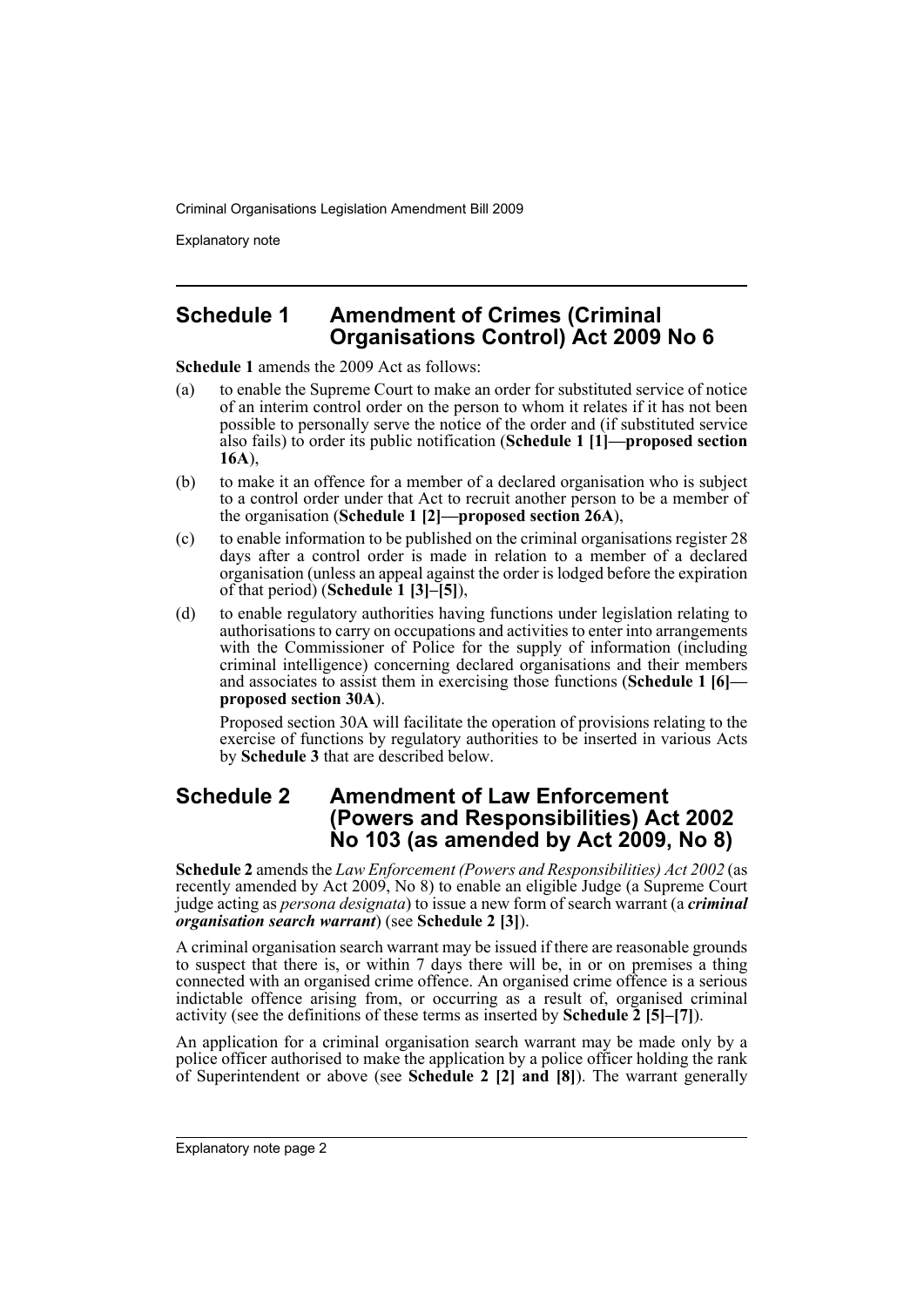Explanatory note

expires 7 days after issue (see **Schedule 2 [12]–[16]**). The powers exercisable under such a warrant are essentially the same as those exercisable under a standard search warrant (not as will be able to be exercised under a covert search warrant on the commencement of the amendments made to the *Law Enforcement (Powers and Responsibilities) Act 2002* by Act 2009, No 8).

Provision is made for the Ombudsman to inspect the records of the NSW Police Force every 2 years and report on the results of that inspection to ensure that the requirements of the 2002 Act are being complied with in relation to the new form of warrant (**Schedule 2 [17]–[19]**). Provision is also made for annual reports on the exercise of the new search powers (**Schedule 2 [20]–[22]**).

**Schedule 2 [1], [4], [9], [10] and [11]** make consequential amendments.

**Schedule 2 [23]** enables the making of savings and transitional regulations.

## **Schedule 3 Amendment of other Acts**

**Schedule 3** (other than **Schedule 3.2 and 3.7**) amends certain Acts to enable regulatory authorities having functions under those Acts relating to authorisations to carry on occupations and activities under the Acts to refuse to grant such authorisations (and to cancel them) where the regulatory authorities have reasonable grounds to believe from information held or provided by the Commissioner of Police in relation to applicants for authorisations or holders of authorisations that:

- (a) the applicants or holders are members of, or regularly associate with one or more members of, a declared organisation within the meaning of the *Crimes (Criminal Organisations Control) Act 2009*, and
- (b) the nature and circumstances of the applicants' or holders' relationship with the organisation or its members are such that it could reasonably be inferred that improper conduct that would further the criminal activities of the declared organisation is likely to occur if they hold or continue to hold authorisations.

The amendments include provisions to ensure that any information provided by the Commissioner of Police to the regulatory authorities that is classified by the Commissioner as criminal intelligence is not disclosed.

The Acts amended and authorisations affected are as follows:

- (a) master licences and operator licences under the *Commercial Agents and Private Inquiry Agents Act 2004* (**Schedule 3.1**),
- (b) licences and approvals to manage licensed premises under the *Liquor Act 2007* (**Schedule 3.3**),
- (c) licences under the *Motor Dealers Act 1974* (**Schedule 3.4**),
- (d) licences and tradespersons' certificates under the *Motor Vehicle Repairs Act 1980* (**Schedule 3.5**),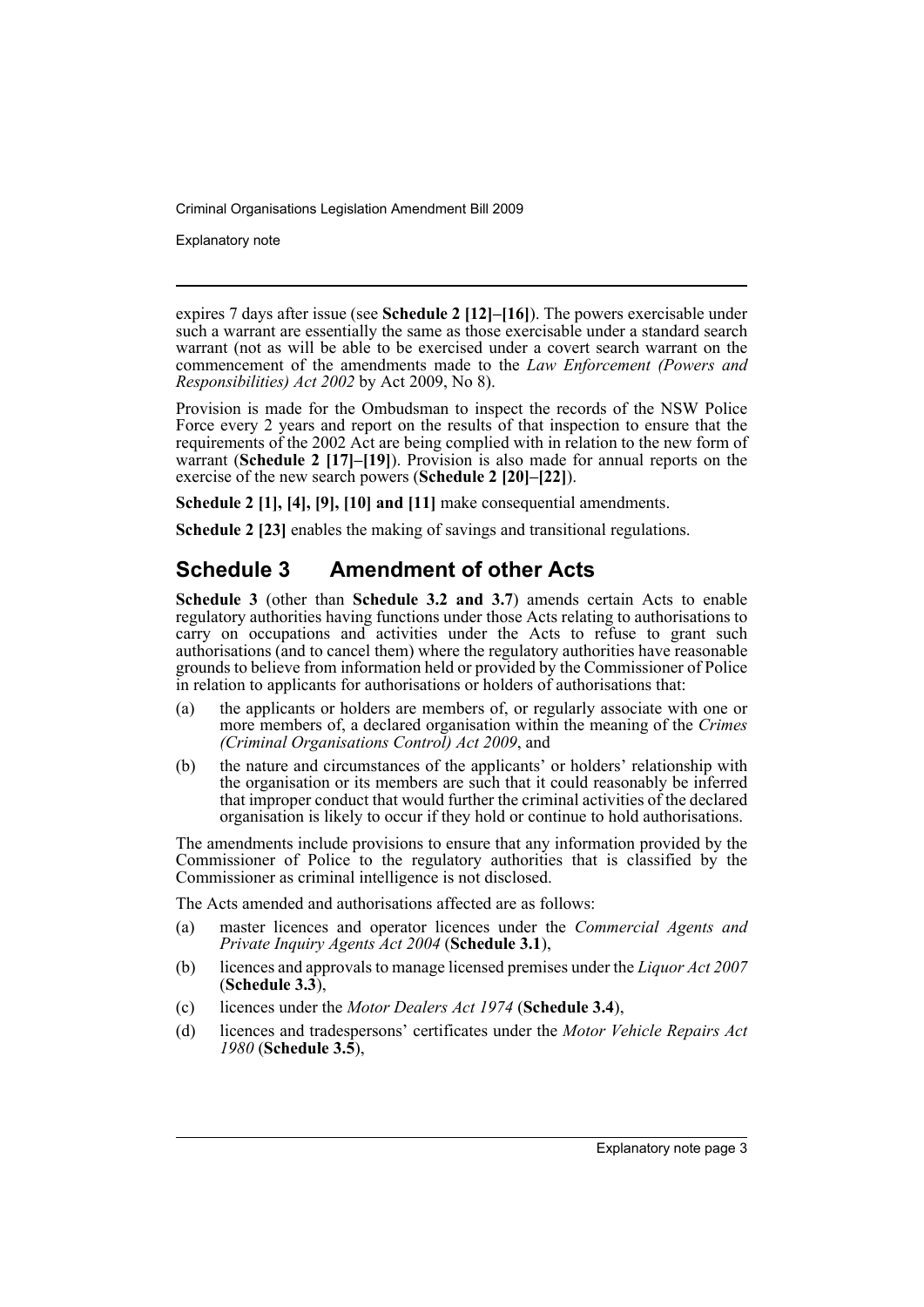Explanatory note

- (e) licences under the *Pawnbrokers and Second-hand Dealers Act 1996* (**Schedule 3.6**),
- (f) licences and drivers certificates under the *Tow Truck Industry Act 1998* (**Schedule 3.8**).

**Schedule 3.7** amends the definition of *relevant proceeding* in section 4 (1) of the *Surveillance Devices Act 2007.* Section 40 of that Act prohibits the use, communication or publication of protected information (defined to include, for example, information from the use of a surveillance device under a warrant under the Act or relating to an application for such a warrant) except for specified purposes. The proposed amendment will enable protected information to be used in any proceeding in respect of a declaration under Part 2, or a control order under Division 1 or 2 of Part 3, of the *Crimes (Criminal Organisations Control) Act 2009*.

**Schedule 3.2** amends the *Criminal Procedure Act 1986* so that the proposed new indictable offence relating to recruitment of members of declared organisations to be inserted in the *Crimes (Criminal Organisations Control) Act 2009* by **Schedule 1 [2]** may be prosecuted summarily.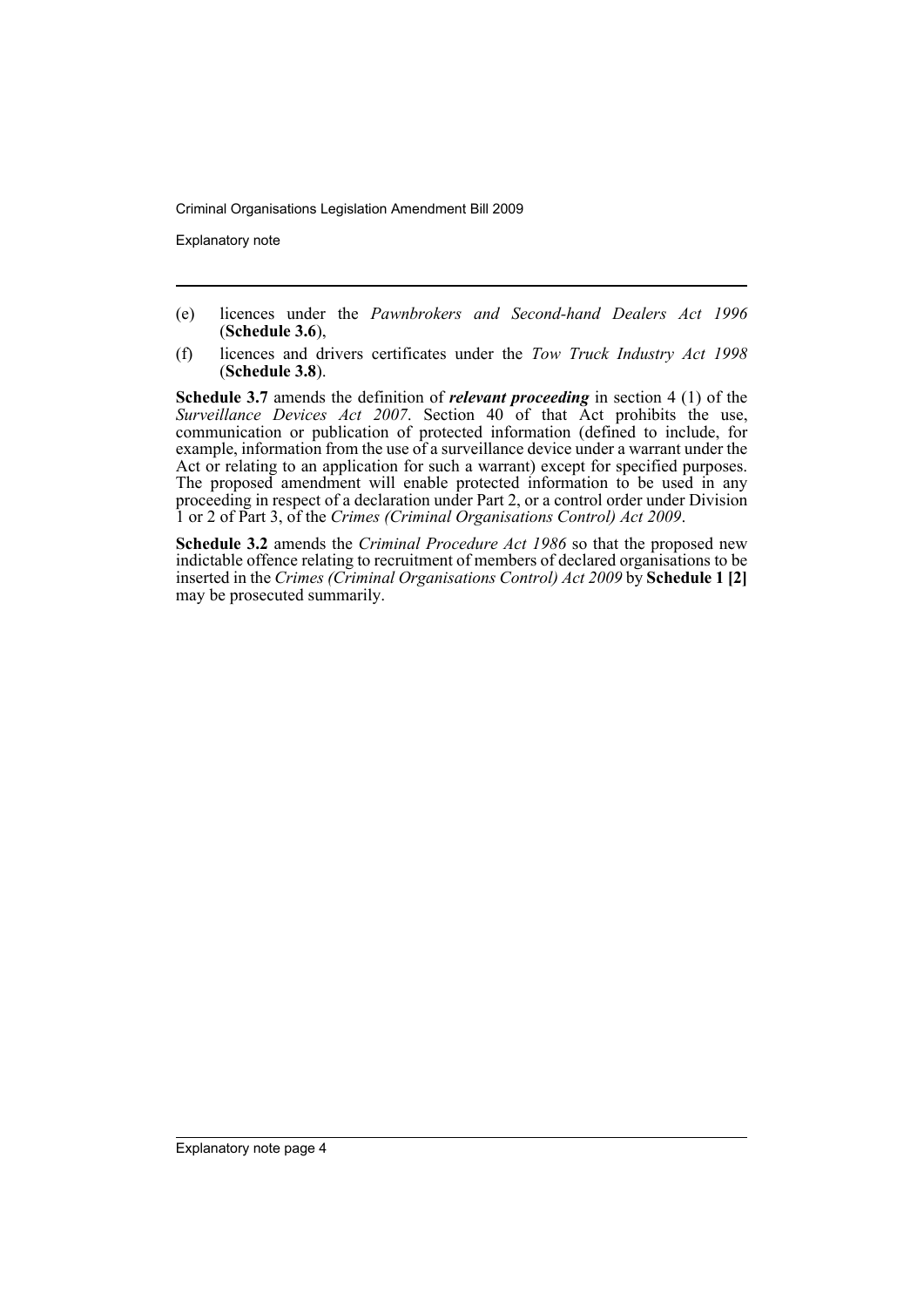First print



New South Wales

## **Criminal Organisations Legislation Amendment Bill 2009**

## **Contents**

|            |                                                                                                                 | Page |
|------------|-----------------------------------------------------------------------------------------------------------------|------|
|            | Name of Act                                                                                                     | 2    |
| 2          | Commencement                                                                                                    | 2    |
| Schedule 1 | Amendment of Crimes (Criminal Organisations Control)<br>Act 2009 No 6                                           | 3    |
| Schedule 2 | Amendment of Law Enforcement (Powers and<br>Responsibilities) Act 2002 No 103 (as amended by Act<br>2009, No 8) | 6    |
| Schedule 3 | Amendment of other Acts                                                                                         | 12   |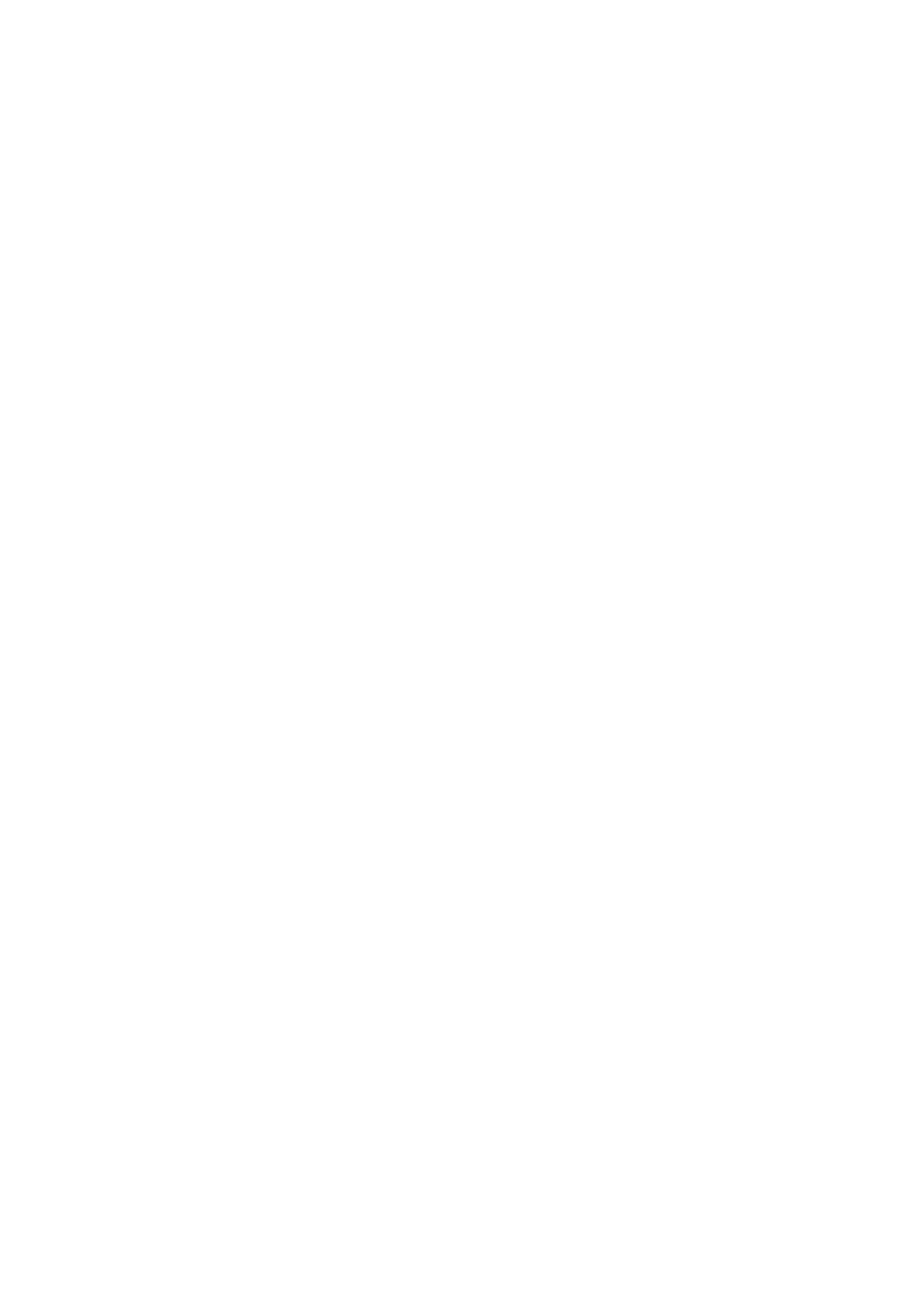

New South Wales

## **Criminal Organisations Legislation Amendment Bill 2009**

No , 2009

### **A Bill for**

An Act to amend the *Crimes (Criminal Organisations Control) Act 2009* to make further provision with respect to the control of criminal organisations and to amend various other Acts with respect to associates of such organisations; to amend the *Law Enforcement (Powers and Responsibilities) Act 2002* to make further provision with respect to search powers; and for other purposes.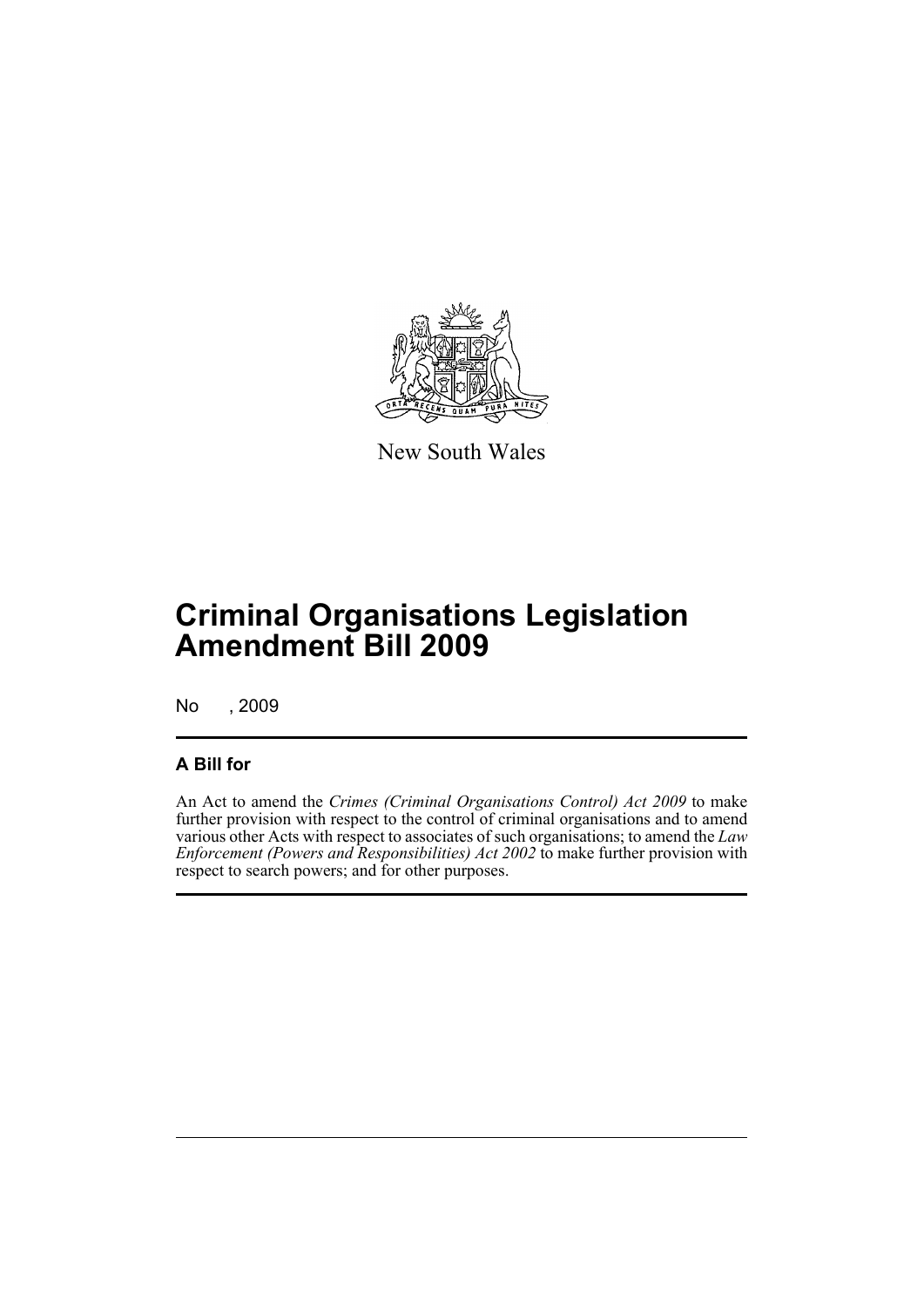<span id="page-7-1"></span><span id="page-7-0"></span>

|   |     | The Legislature of New South Wales enacts:                                                     | 1      |
|---|-----|------------------------------------------------------------------------------------------------|--------|
|   |     | Name of Act                                                                                    | 2      |
|   |     | This Act is the Criminal Organisations Legislation Amendment<br>Act 2009.                      | 3<br>4 |
| 2 |     | <b>Commencement</b>                                                                            | 5      |
|   | (1) | This Act commences on the date of assent to this Act, except as<br>provided by subsection (2). | 6<br>7 |
|   | (2) | Schedule 2 commences on a day or days to be appointed by<br>proclamation.                      | 8<br>9 |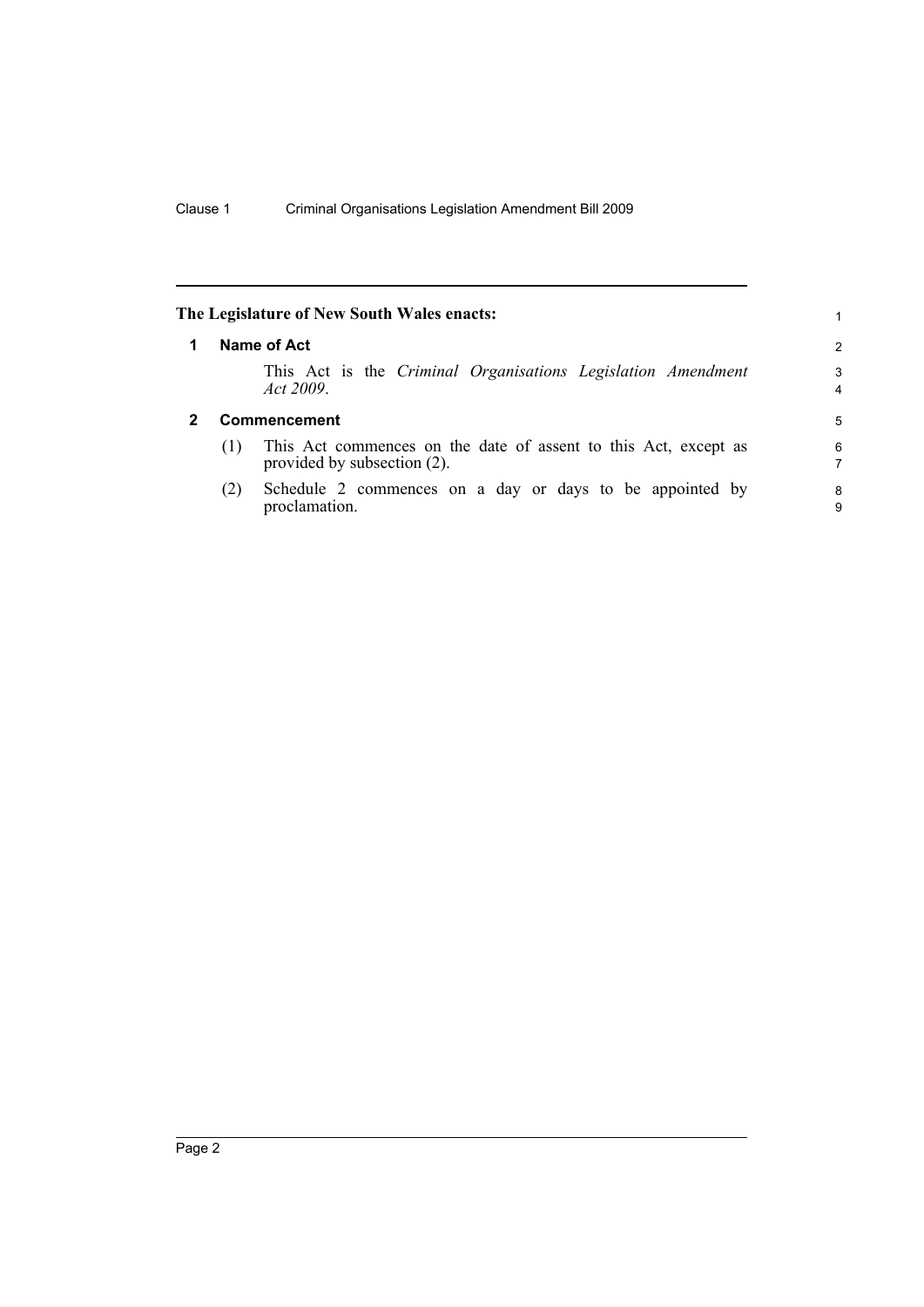Amendment of Crimes (Criminal Organisations Control) Act 2009 No 6 Schedule 1

1  $\mathfrak{p}$ 

 $\overline{a}$ 4

### <span id="page-8-0"></span>**Schedule 1 Amendment of Crimes (Criminal Organisations Control) Act 2009 No 6**

#### **[1] Section 16A**

Insert after section 16:

#### **16A Service of notice of interim control order**

- (1) If notice of an interim control order cannot practicably be served on the person to whom it relates in accordance with section 16 (1), the Court may, by order, direct that:
	- (a) service of the notice of the order be postponed for a period (not exceeding 28 days) after the period within which it is required to be served under that subsection as specified by the Court, or
	- (b) instead of personal service, such steps be taken as are specified by the Court in the order for the purpose of bringing the interim control order to the attention of the person.
- (2) The Court must not make an order under subsection (1) unless it is satisfied that the Commissioner has taken all reasonable steps possible to personally serve the person within the period and as required by section 16.
- (3) An order of the Court under subsection (1) (b) may direct that the notice of the interim control order be taken to have been served on the person to whom it relates on the happening of a specified event or on the expiry of a specified time.
- (4) If the Court is satisfied that steps specified in an order under subsection (1) (b) have not (despite the best endeavours of the Commissioner) brought an interim control order to the attention of the person to whom it relates, the Court may specify that the notice of the interim control order be published in the Gazette, a daily newspaper circulating generally in the State or by some other form of public notification.
- (5) Service in accordance with an order of the Court under this section is taken to constitute personal service for the purposes of sections 15 and 16 (1).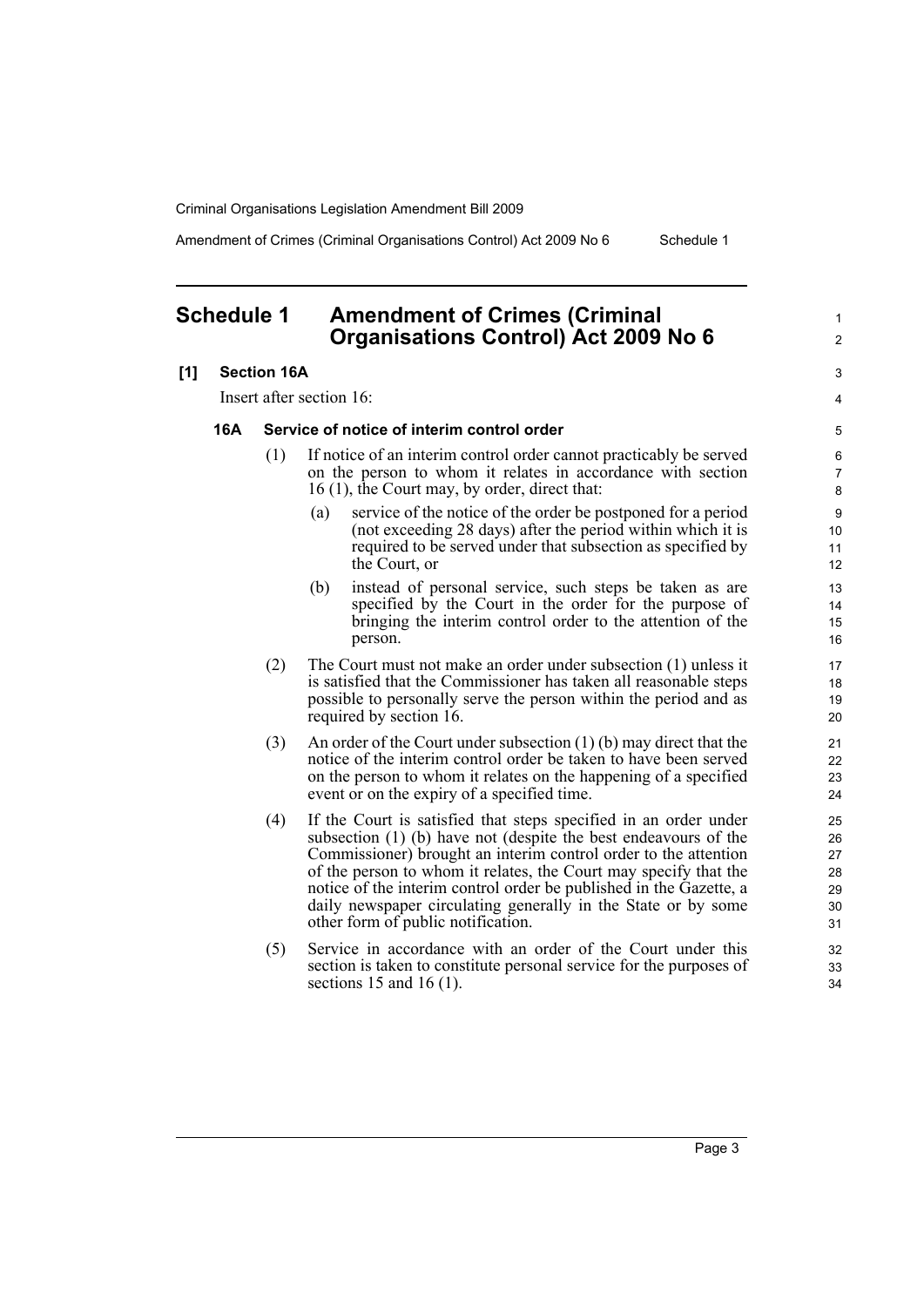Schedule 1 Amendment of Crimes (Criminal Organisations Control) Act 2009 No 6

| [2]   | <b>Section 26A</b> |                       |                                                                                                                                                                                                                                                                                                                                        |                            |  |
|-------|--------------------|-----------------------|----------------------------------------------------------------------------------------------------------------------------------------------------------------------------------------------------------------------------------------------------------------------------------------------------------------------------------------|----------------------------|--|
|       |                    |                       | Insert after section 26:                                                                                                                                                                                                                                                                                                               | $\overline{2}$             |  |
|       | 26A                |                       | Recruiting persons to become member of declared organisation                                                                                                                                                                                                                                                                           | 3                          |  |
|       |                    | (1)                   | A controlled member of a declared organisation who recruits<br>another person to become a member of the organisation is guilty<br>of an offence.<br>Maximum penalty: Imprisonment for 5 years.                                                                                                                                         | 4<br>5<br>6<br>7           |  |
|       |                    | (2)                   | In this section:                                                                                                                                                                                                                                                                                                                       | 8                          |  |
|       |                    |                       | <i>recruit</i> includes counsel, procure, solicit, incite or induce.                                                                                                                                                                                                                                                                   | 9                          |  |
| $[3]$ |                    |                       | Section 30 Criminal organisations register                                                                                                                                                                                                                                                                                             | 10                         |  |
|       |                    |                       | Omit "until after the last day on which the person to whom the order relates<br>may appeal against the making of the order <sup>5</sup> from section 30 (3).                                                                                                                                                                           | 11<br>12 <sup>2</sup>      |  |
|       |                    | order is made".       | Insert instead "before the expiration of the period of 28 days after the control                                                                                                                                                                                                                                                       | 13<br>14                   |  |
| [4]   |                    | <b>Section 30 (3)</b> |                                                                                                                                                                                                                                                                                                                                        | 15                         |  |
|       |                    |                       | Insert "before the expiration of that period" after "does appeal".                                                                                                                                                                                                                                                                     | 16                         |  |
| [5]   |                    | Section 30 (3A)       |                                                                                                                                                                                                                                                                                                                                        | 17                         |  |
|       |                    |                       | Insert after section $30(3)$ :                                                                                                                                                                                                                                                                                                         | 18                         |  |
|       |                    | (3A)                  | Information published on the register is to be removed from the<br>register if leave is sought after the 28-day period and is not to be<br>restored to the register unless leave is refused or, if leave is<br>allowed, the appeal is determined or withdrawn.<br>Note. Leave may be given outside the 28-day period under section 24. | 19<br>20<br>21<br>22<br>23 |  |
| [6]   |                    | <b>Section 30A</b>    |                                                                                                                                                                                                                                                                                                                                        | 24                         |  |
|       |                    |                       | Insert after section 30:                                                                                                                                                                                                                                                                                                               | 25                         |  |
|       | 30A                |                       | Provision of information relating to criminal organisations                                                                                                                                                                                                                                                                            | 26                         |  |
|       |                    | (1)                   | In this section:                                                                                                                                                                                                                                                                                                                       | 27                         |  |
|       |                    |                       | <i>authorisation</i> includes the licensing, registration, approval,<br>certification or any other form of authorisation of a person<br>required by or under legislation for the carrying on of an<br>occupation or activity.                                                                                                          | 28<br>29<br>30<br>31       |  |
|       |                    |                       | occupation means an occupation, trade, profession or calling of<br>any kind that may only be carried on by a person holding an<br>authorisation.                                                                                                                                                                                       | 32<br>33<br>34             |  |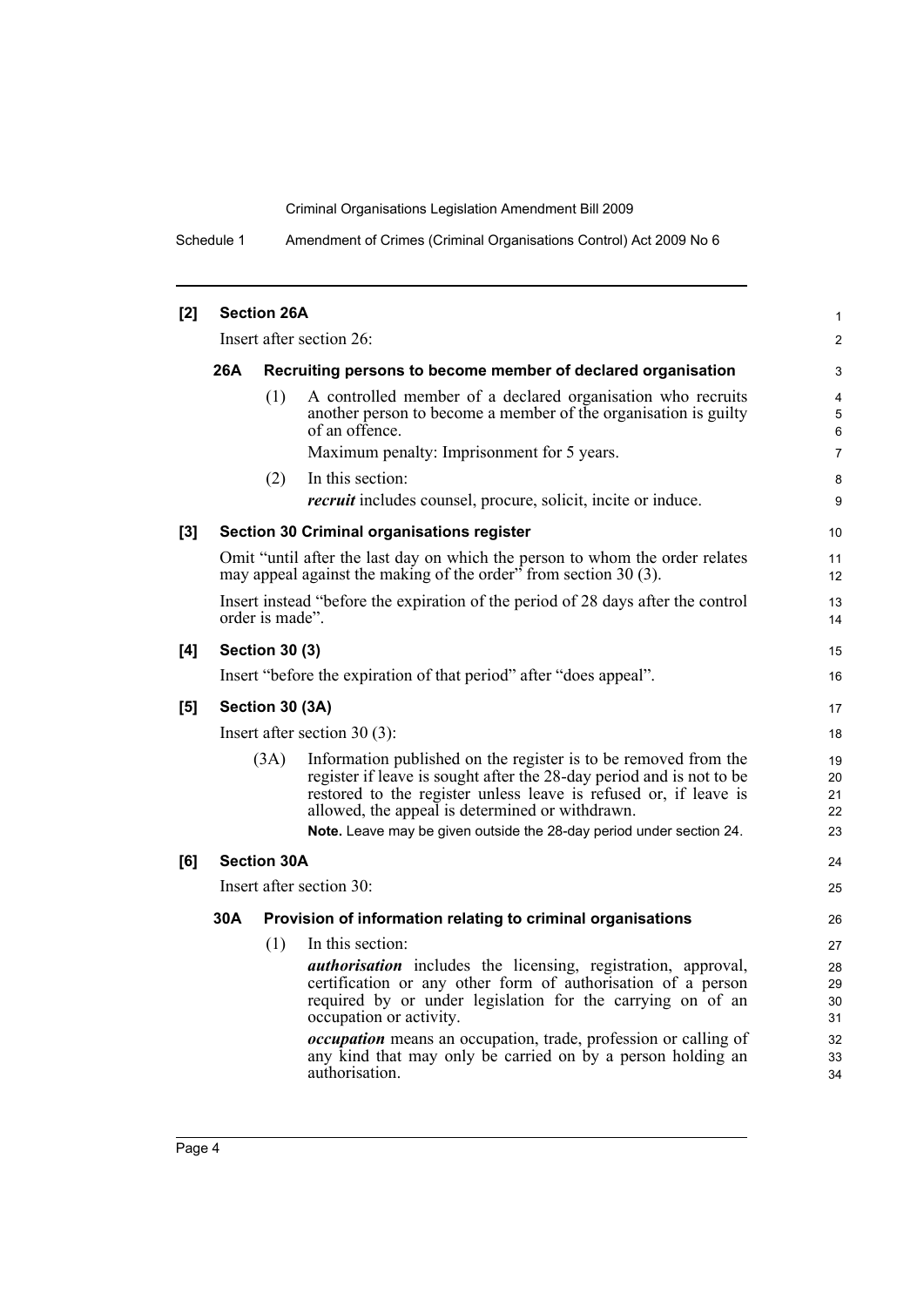*regulatory authority* means the person or body having the function conferred by legislation of authorising persons in connection with the carrying on of an occupation or activity.

*regulatory legislation* means the legislation requiring the authorisation of persons in connection with the carrying on of an occupation or activity.

- (2) A regulatory authority and the Commissioner may enter into arrangements for the supply to the regulatory authority of information that is contained in the records of the NSW Police Force and concerns:
	- (a) any organisation that is a declared organisation, and
	- (b) any controlled member of that organisation who is an applicant for, or holder of, an authorisation under the regulatory legislation, and
	- (c) any person who is an applicant for, or holder of, an authorisation under the regulatory legislation and who is a member, or associates with any member, of that organisation,

and that is reasonably necessary for the proper exercise of any function of the regulatory authority relating to authorisations and disciplinary proceedings under the regulatory legislation.

- (3) Those arrangements are sufficient authority for the supply of that information.
- (4) The regulatory authority is to take steps to maintain the confidentiality of any information provided by the Commissioner under subsection (2) that is criminal intelligence and must not disclose the information to any person unless authorised to do so by the Commissioner.
- (5) Nothing in this section limits or affects any other power or duty conferred or imposed on the Commissioner or the regulatory authority under the regulatory legislation.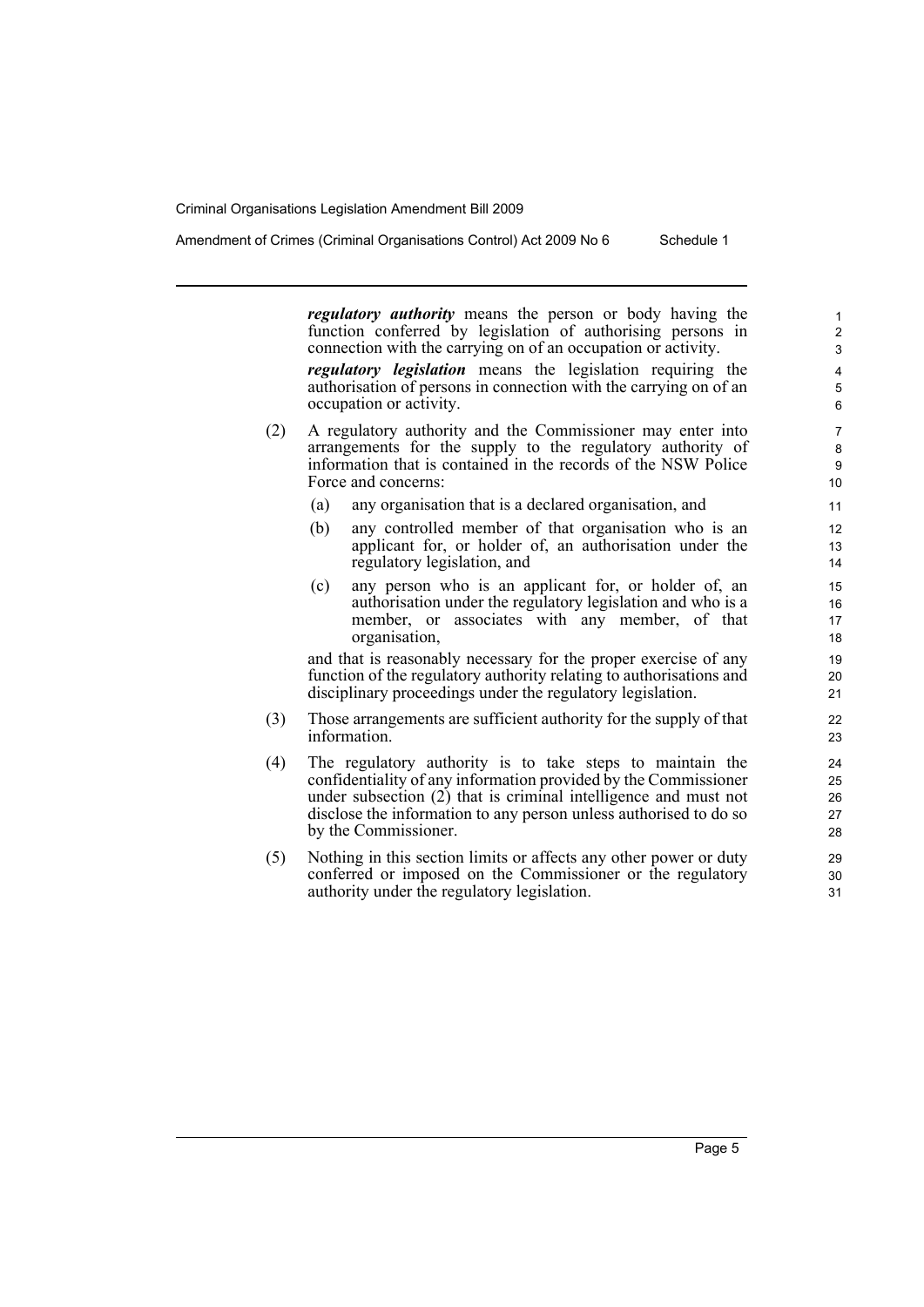Schedule 2 Amendment of Law Enforcement (Powers and Responsibilities) Act 2002 No 103 (as amended by Act 2009, No 8)

### <span id="page-11-0"></span>**Schedule 2 Amendment of Law Enforcement (Powers and Responsibilities) Act 2002 No 103 (as amended by Act 2009, No 8)**

1 2 3

| [1]   |      | <b>Section 3 Interpretation</b>  |          |               |                                                                                                                                    | $\overline{4}$                 |
|-------|------|----------------------------------|----------|---------------|------------------------------------------------------------------------------------------------------------------------------------|--------------------------------|
|       |      |                                  |          |               | Insert in alphabetical order in section $3(1)$ :                                                                                   | 5                              |
|       |      |                                  | offence. |               | criminal organisation search warrant means a search warrant<br>issued under Division 2 of Part 5 in relation to an organised crime | $\,6\,$<br>$\overline{7}$<br>8 |
| [2]   |      | <b>Section 46 Interpretation</b> |          |               |                                                                                                                                    | 9                              |
|       |      | section 46 $(1)$ :               |          |               | Insert at the end of paragraph (b) of the definition of <i>eligible applicant</i> in                                               | 10<br>11                       |
|       |      |                                  |          | , or          |                                                                                                                                    | 12                             |
|       |      |                                  | (c)      |               | if it is a criminal organisation search warrant—a police<br>officer authorised to apply for such a warrant under<br>section 46D.   | 13<br>14<br>15                 |
| $[3]$ |      |                                  |          |               | Section 46 (1), definition of "eligible issuing officer"                                                                           | 16                             |
|       |      |                                  |          |               | Insert "or a criminal organisation search warrant" after "covert search<br>warrant" wherever occurring in paragraphs (a) and (b).  | 17<br>18                       |
| [4]   |      | <b>Section 46 (1)</b>            |          |               |                                                                                                                                    | 19                             |
|       |      | Insert in alphabetical order:    |          |               |                                                                                                                                    | 20                             |
|       |      |                                  |          |               | <i>organised criminal activity</i> —see section 46AA.                                                                              | 21                             |
| [5]   |      | <b>Section 46AA</b>              |          |               |                                                                                                                                    | 22                             |
|       |      | Insert before section 46A:       |          |               |                                                                                                                                    | 23                             |
|       | 46AA |                                  |          |               | <b>Organised criminal activity</b>                                                                                                 | 24                             |
|       |      | (1)                              |          | In this Part: |                                                                                                                                    | 25                             |
|       |      |                                  |          |               | <i>organised criminal activity</i> means any activity that:                                                                        | 26                             |
|       |      |                                  | (a)      |               | is carried out on an organised basis, and                                                                                          | 27                             |
|       |      |                                  | (b)      |               | is carried out to advance any one or more of the following<br>objectives:                                                          | 28<br>29                       |
|       |      |                                  |          | (i)           | benefits<br>conduct<br>obtaining<br>material<br>from<br>constituting a serious indictable offence,                                 | 30<br>31                       |
|       |      |                                  |          | (ii)          | obtaining material benefits from conduct engaged in<br>outside New South Wales (including outside                                  | 32<br>33                       |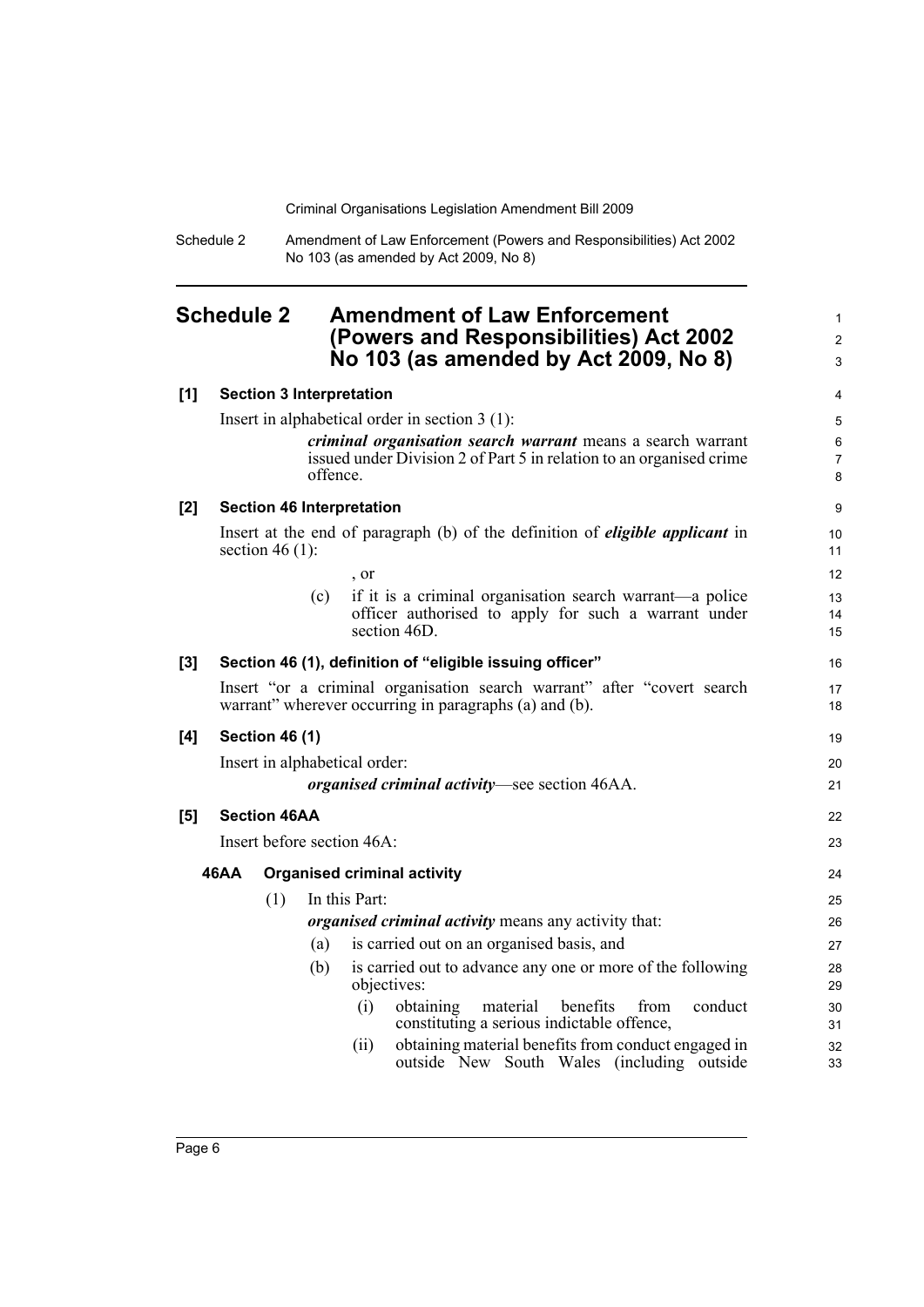Amendment of Law Enforcement (Powers and Responsibilities) Act 2002 No 103 (as amended by Act 2009, No 8) Schedule 2

> Australia) that, if it occurred in New South Wales, would constitute a serious indictable offence,

- (iii) committing serious violence offences,
- (iv) engaging in conduct outside New South Wales (including outside Australia) that, if it occurred in New South Wales, would constitute a serious violence offence.

*serious violence offence* means an offence punishable by imprisonment for life or for a term of 10 years or more, where the conduct constituting the offence involves:

- (a) loss of a person's life or serious risk of loss of a person's life, or
- (b) serious injury to a person or serious risk of serious injury to a person, or
- (c) serious damage to property in circumstances endangering the safety of any person, or
- (d) perverting the course of justice (within the meaning of Part 7 of the *Crimes Act 1900*) in relation to any conduct that, if proved, would constitute a serious violence offence as referred to in paragraph  $(a)$ ,  $(b)$  or  $(c)$ .
- (2) For the purposes of this section, an activity is carried out on an *organised basis* if it is planned, organised, structured or otherwise carried out in such a manner as to indicate that the activity is carried out on more than one occasion and involves more than one participant.

#### **[6] Section 46A Searchable offences**

Insert at the end of section 46A (1) (b): , and

(c) if the warrant is a criminal organisation search warrant means an organised crime offence.

### **[7] Section 46A (2)**

Insert in alphabetical order:

*organised crime offence* means any serious indictable offence arising from, or occurring as a result of, organised criminal activity.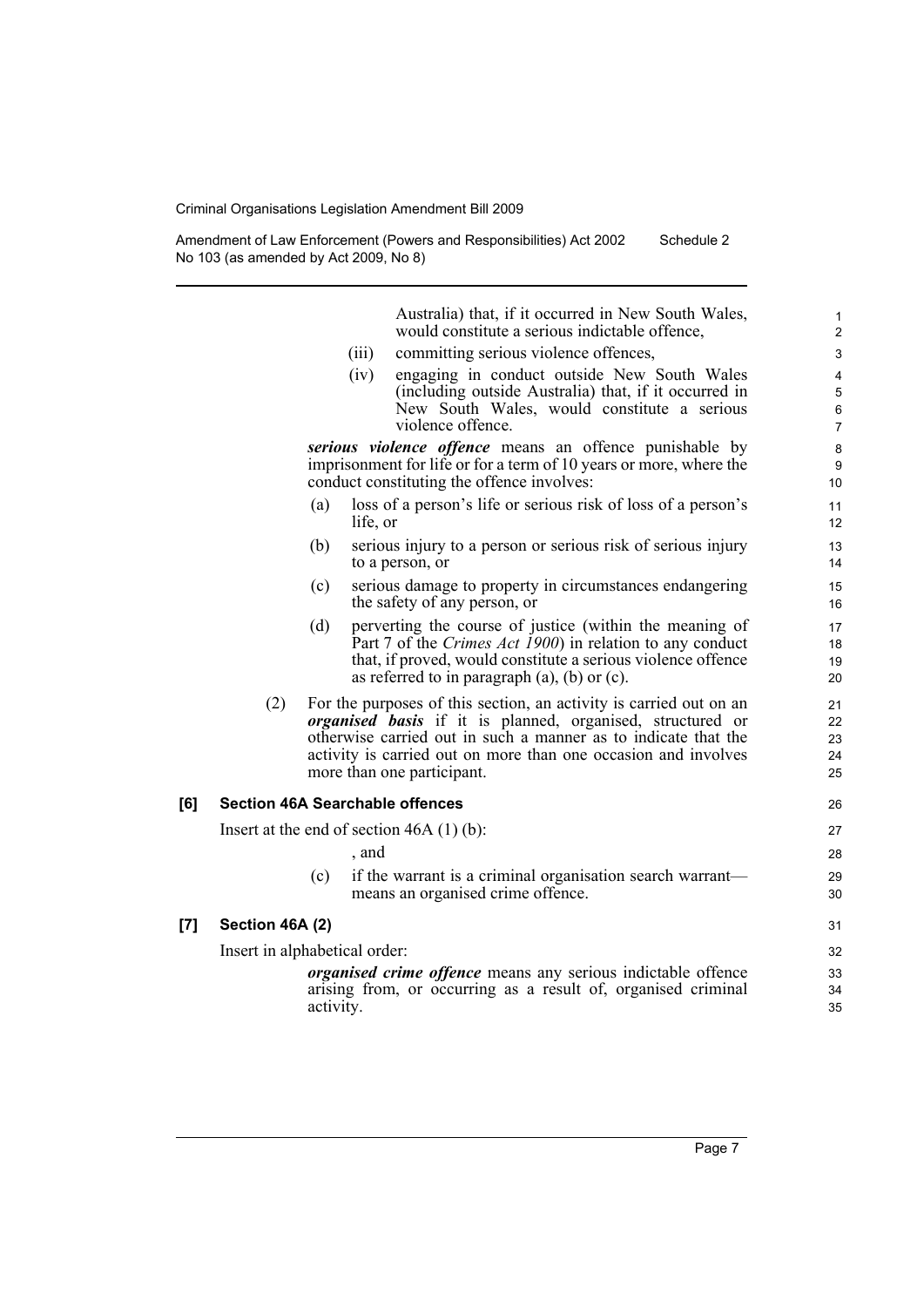Schedule 2 Amendment of Law Enforcement (Powers and Responsibilities) Act 2002 No 103 (as amended by Act 2009, No 8)

| [8]    | <b>Section 46D</b>              |      |                                                                                                                                                                                                                                                                                                                                                                         |                                            |  |  |
|--------|---------------------------------|------|-------------------------------------------------------------------------------------------------------------------------------------------------------------------------------------------------------------------------------------------------------------------------------------------------------------------------------------------------------------------------|--------------------------------------------|--|--|
|        | Insert after section 46C:       |      |                                                                                                                                                                                                                                                                                                                                                                         |                                            |  |  |
|        | 46D                             |      | Authority to apply for criminal organisation search warrant                                                                                                                                                                                                                                                                                                             |                                            |  |  |
|        |                                 | (1)  | An application for a criminal organisation search warrant may be<br>made by a police officer authorised to make the application by a<br>police officer holding the rank of Superintendent or above.                                                                                                                                                                     | 4<br>5<br>6                                |  |  |
|        |                                 | (2)  | An authorisation to apply for a criminal organisation search<br>warrant in respect of a searchable offence may be given in<br>accordance with this section if the person giving the authorisation<br>suspects on reasonable grounds that there is, or within 7 days<br>there will be, in or on the premises a thing of a kind connected<br>with the searchable offence. | $\overline{7}$<br>8<br>9<br>10<br>11<br>12 |  |  |
| [9]    |                                 |      | Section 47 Power to apply for search warrants                                                                                                                                                                                                                                                                                                                           | 13                                         |  |  |
|        |                                 |      | Insert "(other than a criminal organisation search warrant)" after "search<br>warrant" in section 47 $(1)$ .                                                                                                                                                                                                                                                            | 14<br>15                                   |  |  |
| $[10]$ | Section 47 (3A)                 |      |                                                                                                                                                                                                                                                                                                                                                                         |                                            |  |  |
|        | Insert after section 47 $(3)$ : |      |                                                                                                                                                                                                                                                                                                                                                                         |                                            |  |  |
|        |                                 | (3A) | An eligible applicant may apply to an eligible issuing officer for<br>a criminal organisation search warrant in respect of premises if<br>the eligible applicant has reasonable grounds to suspect that there<br>is, or within 7 days there will be, in or on the premises a thing<br>connected with a searchable offence in relation to the warrant.                   | 18<br>19<br>20<br>21<br>22                 |  |  |
| $[11]$ |                                 |      | Section 62 Information in, and consideration of, application for warrant                                                                                                                                                                                                                                                                                                | 23                                         |  |  |
|        |                                 |      | Insert after section $62(2)$ :                                                                                                                                                                                                                                                                                                                                          | 24                                         |  |  |
|        |                                 | (2A) | In addition, an eligible issuing officer must not issue a criminal<br>organisation search warrant unless the application for the warrant<br>includes the following information:                                                                                                                                                                                         | 25<br>26<br>27                             |  |  |
|        |                                 |      | the name of the following persons:<br>(a)                                                                                                                                                                                                                                                                                                                               | 28                                         |  |  |
|        |                                 |      | the occupier (if known) of those premises,<br>(i)                                                                                                                                                                                                                                                                                                                       | 29                                         |  |  |
|        |                                 |      | (ii)<br>any person believed to have committed, or to be<br>intending to commit, the searchable offence in<br>respect of which the application is made,                                                                                                                                                                                                                  | 30<br>31<br>32                             |  |  |
|        |                                 |      | whether the occupier is believed to be knowingly<br>(b)<br>concerned with the commission of the searchable offence.                                                                                                                                                                                                                                                     | 33<br>34                                   |  |  |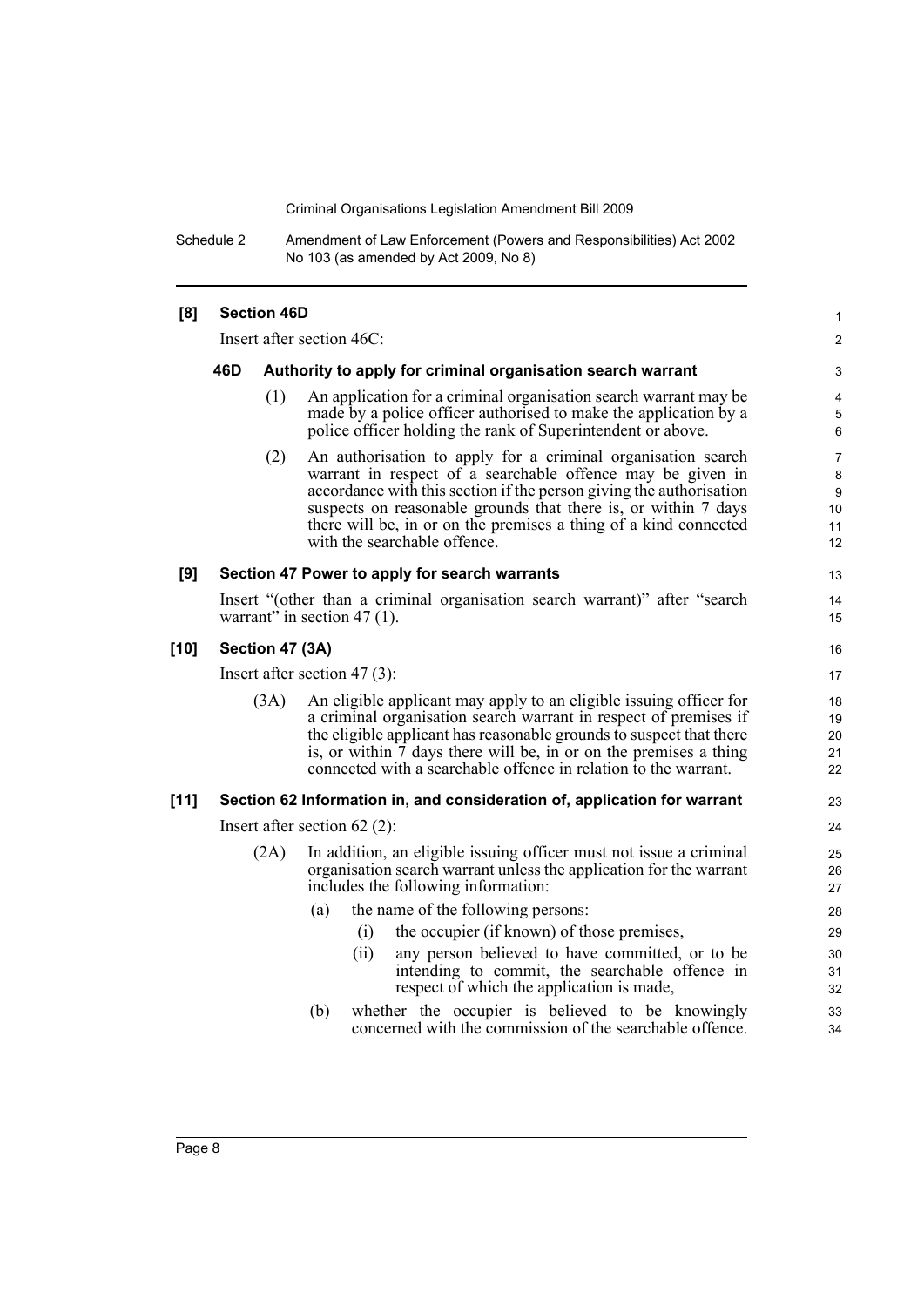Amendment of Law Enforcement (Powers and Responsibilities) Act 2002 No 103 (as amended by Act 2009, No 8) Schedule 2

| $[12]$ | <b>Section 73 Expiry of warrant</b>                                                                                                                                                                                                                                                                                                                                                       | 1                                 |
|--------|-------------------------------------------------------------------------------------------------------------------------------------------------------------------------------------------------------------------------------------------------------------------------------------------------------------------------------------------------------------------------------------------|-----------------------------------|
|        | Insert after section $73$ (2A):                                                                                                                                                                                                                                                                                                                                                           | $\overline{2}$                    |
|        | The time so specified for a criminal organisation search warrant<br>(2B)<br>is the date that is 7 days after the date on which the warrant is<br>issued.                                                                                                                                                                                                                                  | 3<br>$\overline{\mathbf{4}}$<br>5 |
| $[13]$ | <b>Section 73 (3)</b>                                                                                                                                                                                                                                                                                                                                                                     | 6                                 |
|        | Insert "or a criminal organisation search warrant" after "covert search<br>warrant".                                                                                                                                                                                                                                                                                                      | 7<br>8                            |
| $[14]$ | <b>Section 73 (5)</b>                                                                                                                                                                                                                                                                                                                                                                     | 9                                 |
|        | Omit "or a covert search warrant".                                                                                                                                                                                                                                                                                                                                                        | 10                                |
|        | Insert instead ", a covert search warrant or a criminal organisation search<br>warrant".                                                                                                                                                                                                                                                                                                  | 11<br>12                          |
| $[15]$ | <b>Section 73 (7)</b>                                                                                                                                                                                                                                                                                                                                                                     | 13                                |
|        | Insert after section 73 $(6)$ :                                                                                                                                                                                                                                                                                                                                                           | 14                                |
|        | If no time of expiry is specified in a criminal organisation search<br>(7)<br>warrant, the warrant expires 7 days after issue.                                                                                                                                                                                                                                                            | 15<br>16                          |
|        |                                                                                                                                                                                                                                                                                                                                                                                           |                                   |
| $[16]$ | <b>Section 73A Extension of warrant</b>                                                                                                                                                                                                                                                                                                                                                   | 17                                |
|        | Insert ", a criminal organisation search warrant" after "covert search warrant"<br>in section $73A(1)$ .                                                                                                                                                                                                                                                                                  | 18<br>19                          |
| $[17]$ | Section 242 Monitoring of operation of certain provisions of Act by<br>Ombudsman                                                                                                                                                                                                                                                                                                          | 20<br>21                          |
|        | Omit "under this section" from section 242 (3).                                                                                                                                                                                                                                                                                                                                           | 22                                |
|        | Insert instead "under subsection (1)".                                                                                                                                                                                                                                                                                                                                                    | 23                                |
| $[18]$ | Section 242 (3A)-(3C)                                                                                                                                                                                                                                                                                                                                                                     | 24                                |
|        | Insert after section $242$ (3):                                                                                                                                                                                                                                                                                                                                                           | 25                                |
|        | The Ombudsman must inspect the records of the NSW Police<br>(3A)<br>Force under Part 5 in relation to criminal organisation search<br>warrants every 2 years after the commencement of this<br>subsection for the purpose of ascertaining whether or not the<br>requirements of that Part (in so far as they relate to criminal<br>organisation search warrants) are being complied with. | 26<br>27<br>28<br>29<br>30<br>31  |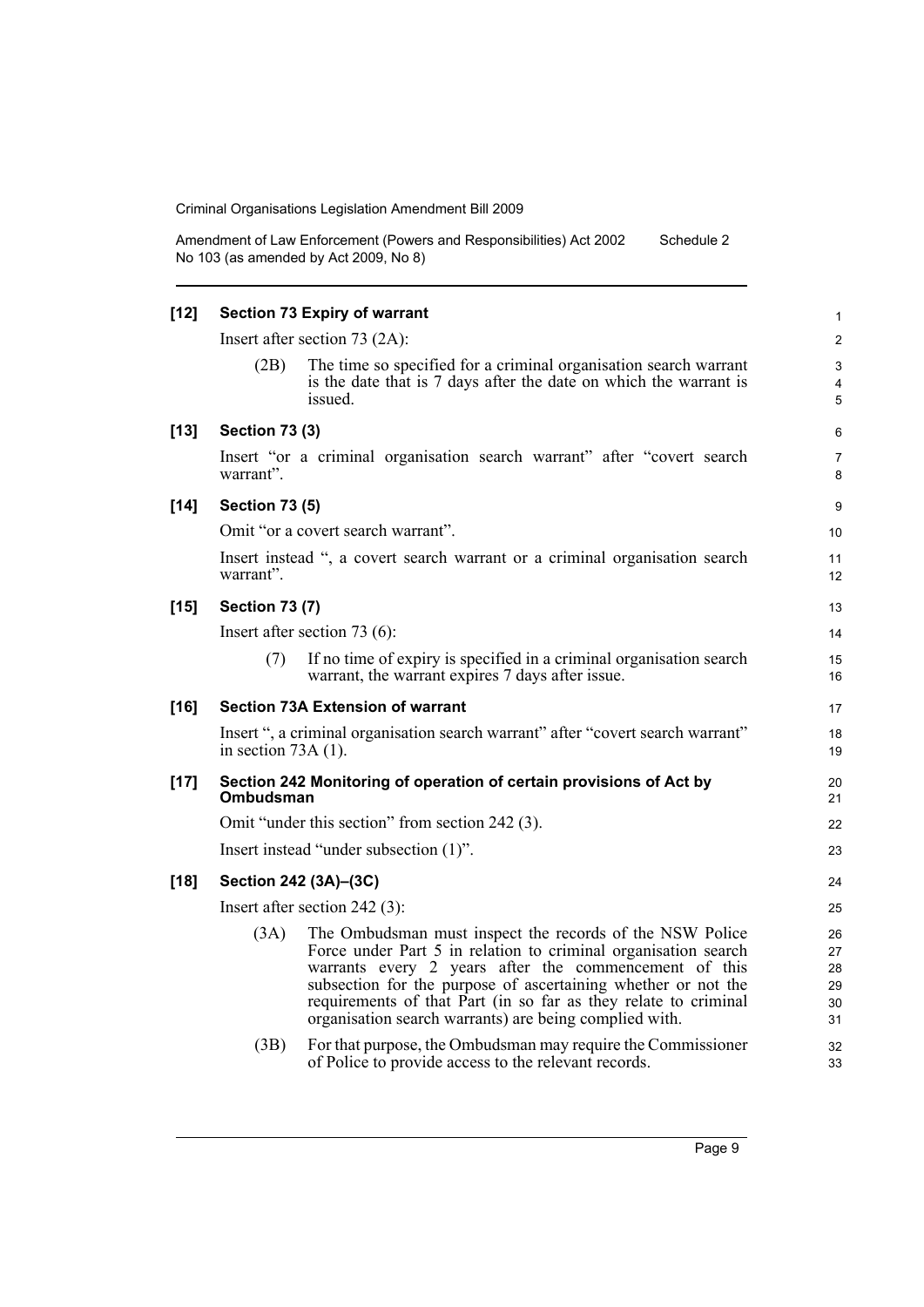Schedule 2 Amendment of Law Enforcement (Powers and Responsibilities) Act 2002 No 103 (as amended by Act 2009, No 8)

|        | (3C)                             |     | The Ombudsman must, as soon as practicable after the expiration<br>of each 2 years after the commencement of subsection (3A),<br>prepare a report of the Ombudsman's work and activities under<br>that subsection and furnish a copy of the report to the Attorney<br>General and the Minister for Police. | $\mathbf{1}$<br>2<br>3<br>4<br>5 |  |  |
|--------|----------------------------------|-----|------------------------------------------------------------------------------------------------------------------------------------------------------------------------------------------------------------------------------------------------------------------------------------------------------------|----------------------------------|--|--|
| $[19]$ | <b>Section 242 (4)</b>           |     |                                                                                                                                                                                                                                                                                                            | 6                                |  |  |
|        |                                  |     | Insert "under subsection $(3)$ or $(3C)$ " after "copy of the report".                                                                                                                                                                                                                                     | $\overline{7}$                   |  |  |
| $[20]$ | <b>Minister for Police</b>       |     | Section 242A Annual reports to be given to Attorney General and                                                                                                                                                                                                                                            | 8<br>9                           |  |  |
|        | Insert after section $242A(1)$ : |     |                                                                                                                                                                                                                                                                                                            | 10                               |  |  |
|        | (1A)                             |     | The Commissioner of Police must report annually on the exercise<br>of powers under Part 5 with respect to criminal organisation<br>search warrants by police officers.                                                                                                                                     | 11<br>12<br>13                   |  |  |
| $[21]$ | <b>Section 242A (3)</b>          |     |                                                                                                                                                                                                                                                                                                            | 14                               |  |  |
|        |                                  |     | Insert "under subsection (1)" after "report".                                                                                                                                                                                                                                                              | 15                               |  |  |
| $[22]$ | Section 242A (3A)                |     |                                                                                                                                                                                                                                                                                                            |                                  |  |  |
|        | Insert after section 242A (3):   |     |                                                                                                                                                                                                                                                                                                            | 17                               |  |  |
|        | (3A)                             |     | The report under subsection (1A) is to specify the following<br>matters in relation to the year ended on that 30 June:                                                                                                                                                                                     | 18<br>19                         |  |  |
|        |                                  | (a) | the number of applications for criminal organisation<br>search warrants made under Part 5 and the number of those<br>applications granted,                                                                                                                                                                 | 20<br>21<br>22                   |  |  |
|        |                                  | (b) | the number of applications for telephone criminal<br>organisation search warrants and the number of those<br>applications granted,                                                                                                                                                                         | 23<br>24<br>25                   |  |  |
|        |                                  | (c) | the number of criminal organisation search warrants<br>executed.                                                                                                                                                                                                                                           | 26<br>27                         |  |  |
|        |                                  | (d) | the number of criminal organisation search warrants under<br>which any things were seized,                                                                                                                                                                                                                 | 28<br>29                         |  |  |
|        |                                  | (e) | the number of criminal organisation search warrants under<br>which the powers referred to in sections 75A and 75B were<br>exercised,                                                                                                                                                                       | 30<br>31<br>32                   |  |  |
|        |                                  | (f) | the number of criminal organisation search warrants under<br>which any things were tested,                                                                                                                                                                                                                 | 33<br>34                         |  |  |
|        |                                  | (g) | the number of arrests made in connection with searchable<br>offences in respect of which criminal organisation search<br>warrants were executed and the number of those arrests                                                                                                                            | 35<br>36<br>37                   |  |  |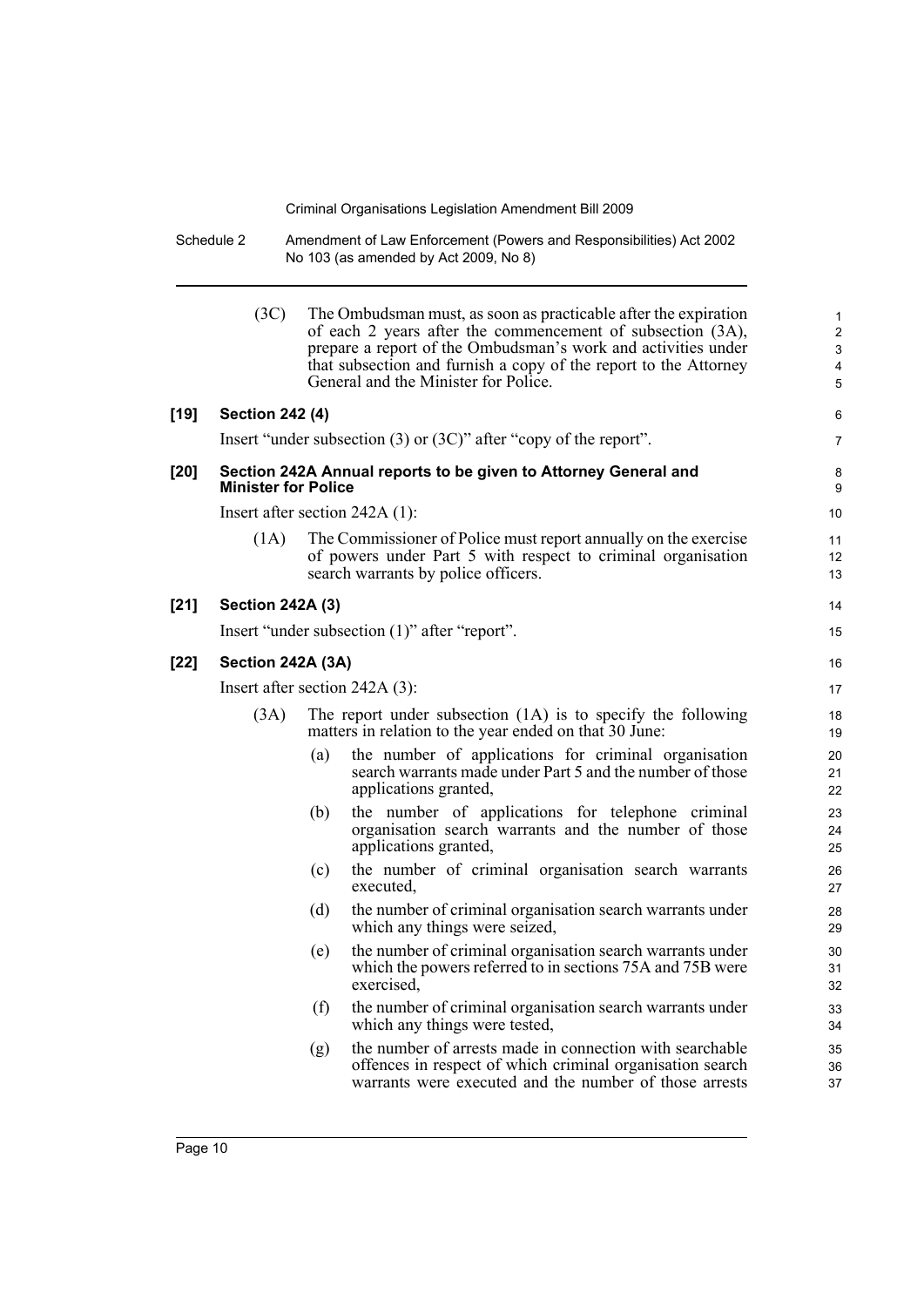Amendment of Law Enforcement (Powers and Responsibilities) Act 2002 No 103 (as amended by Act 2009, No 8) Schedule 2

> that have led to the laying of charges in relation to the searchable offences concerned,

| (h) | the number of complaints that are made under any Act<br>about conduct relating to the execution of a criminal         |
|-----|-----------------------------------------------------------------------------------------------------------------------|
|     | organisation search warrant by an executing officer and the<br>number of those complaints that are, or have been, the |
|     | subject of an investigation under any Act,                                                                            |
| (i) | any other matters requested by the Minister for Police or<br>the Attorney General.                                    |

10 11 12

#### **[23] Schedule 5 Savings, transitional and other provisions**

Insert at the end of clause 1 (1):

*Criminal Organisations Legislation Amendment Act 2009*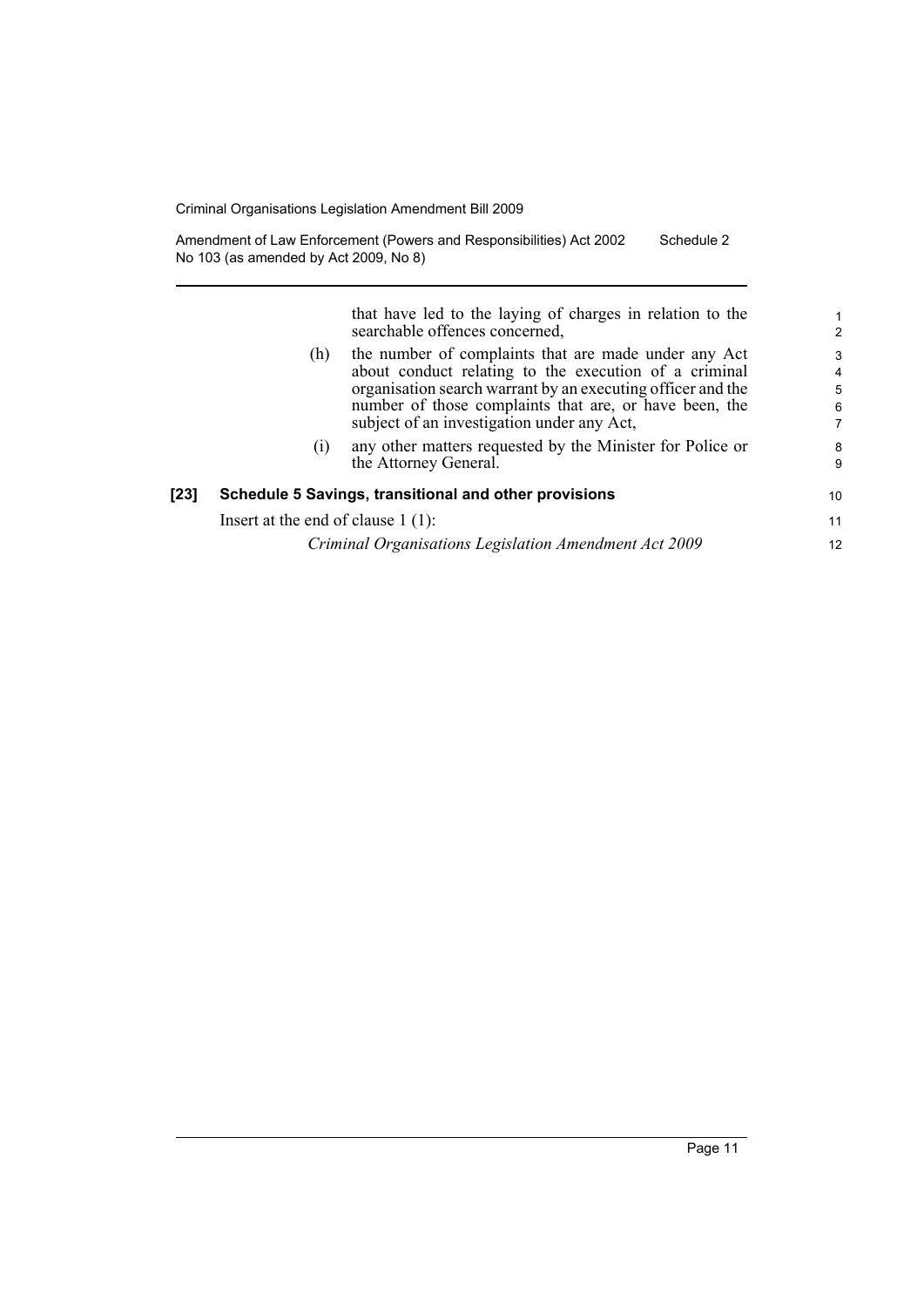Schedule 3 Amendment of other Acts

<span id="page-17-0"></span>

|       | <b>Schedule 3</b>             |     | <b>Amendment of other Acts</b>                                                                                                                                                                                                                                                                                                                                              | 1                                |  |  |
|-------|-------------------------------|-----|-----------------------------------------------------------------------------------------------------------------------------------------------------------------------------------------------------------------------------------------------------------------------------------------------------------------------------------------------------------------------------|----------------------------------|--|--|
| 3.1   | <b>No 70</b>                  |     | <b>Commercial Agents and Private Inquiry Agents Act 2004</b>                                                                                                                                                                                                                                                                                                                | $\overline{c}$<br>3              |  |  |
| [1]   | <b>Section 4 Definitions</b>  |     |                                                                                                                                                                                                                                                                                                                                                                             |                                  |  |  |
|       |                               |     | Insert in alphabetical order in section $4(1)$ :<br><i>criminal intelligence</i> means information classified by the<br>Commissioner as criminal intelligence within the meaning of the<br>Crimes (Criminal Organisations Control) Act 2009.                                                                                                                                | 5<br>6<br>$\overline{7}$<br>8    |  |  |
| $[2]$ |                               |     | Section 4 (1), definition of "disqualified individual"                                                                                                                                                                                                                                                                                                                      | 9                                |  |  |
|       |                               |     | Insert "(whether because of subsection (2A) or otherwise)" after "fit and<br>proper person" in paragraph (c).                                                                                                                                                                                                                                                               | 10<br>11                         |  |  |
| $[3]$ |                               |     | Section 4 (1), definition of "disqualified individual"                                                                                                                                                                                                                                                                                                                      | $12 \overline{ }$                |  |  |
|       |                               |     | Insert at the end of paragraph (f):                                                                                                                                                                                                                                                                                                                                         | 13                               |  |  |
|       |                               |     | , or                                                                                                                                                                                                                                                                                                                                                                        | 14                               |  |  |
|       |                               | (g) | an individual who is a controlled member of a declared<br>organisation within the meaning of the Crimes (Criminal<br>Organisations Control) Act 2009.                                                                                                                                                                                                                       | 15<br>16<br>17                   |  |  |
|       |                               |     | Note. Controlled members are prohibited from applying for<br>licences—see section 27 of the Crimes (Criminal Organisations<br>Control) Act 2009.                                                                                                                                                                                                                            | 18<br>19<br>20                   |  |  |
| [4]   | Section 4 (2A)                |     |                                                                                                                                                                                                                                                                                                                                                                             | 21                               |  |  |
|       | Insert after section $4(2)$ : |     |                                                                                                                                                                                                                                                                                                                                                                             | 22                               |  |  |
|       | (2A)                          |     | For the purposes of paragraph $(c)$ of the definition of <i>disqualified</i><br><i>individual</i> , an individual is not a fit and proper person to hold a<br>licence under this Act if the Commissioner has reasonable<br>grounds to believe from information held in relation to the<br>individual:                                                                       | 23<br>24<br>25<br>26<br>27       |  |  |
|       |                               | (a) | that the individual is a member of, or regularly associates<br>with one or more members of, a declared organisation<br>within the meaning of the Crimes (Criminal Organisations<br>Control) Act 2009, and                                                                                                                                                                   | 28<br>29<br>30<br>31             |  |  |
|       |                               | (b) | that the nature and circumstances of the individual's<br>relationship with the declared organisation or its members<br>are such that it could reasonably be inferred that improper<br>conduct that would further the criminal activities of the<br>declared organisation is likely to occur if the individual<br>were to hold or continue to hold a licence under this Act. | 32<br>33<br>34<br>35<br>36<br>37 |  |  |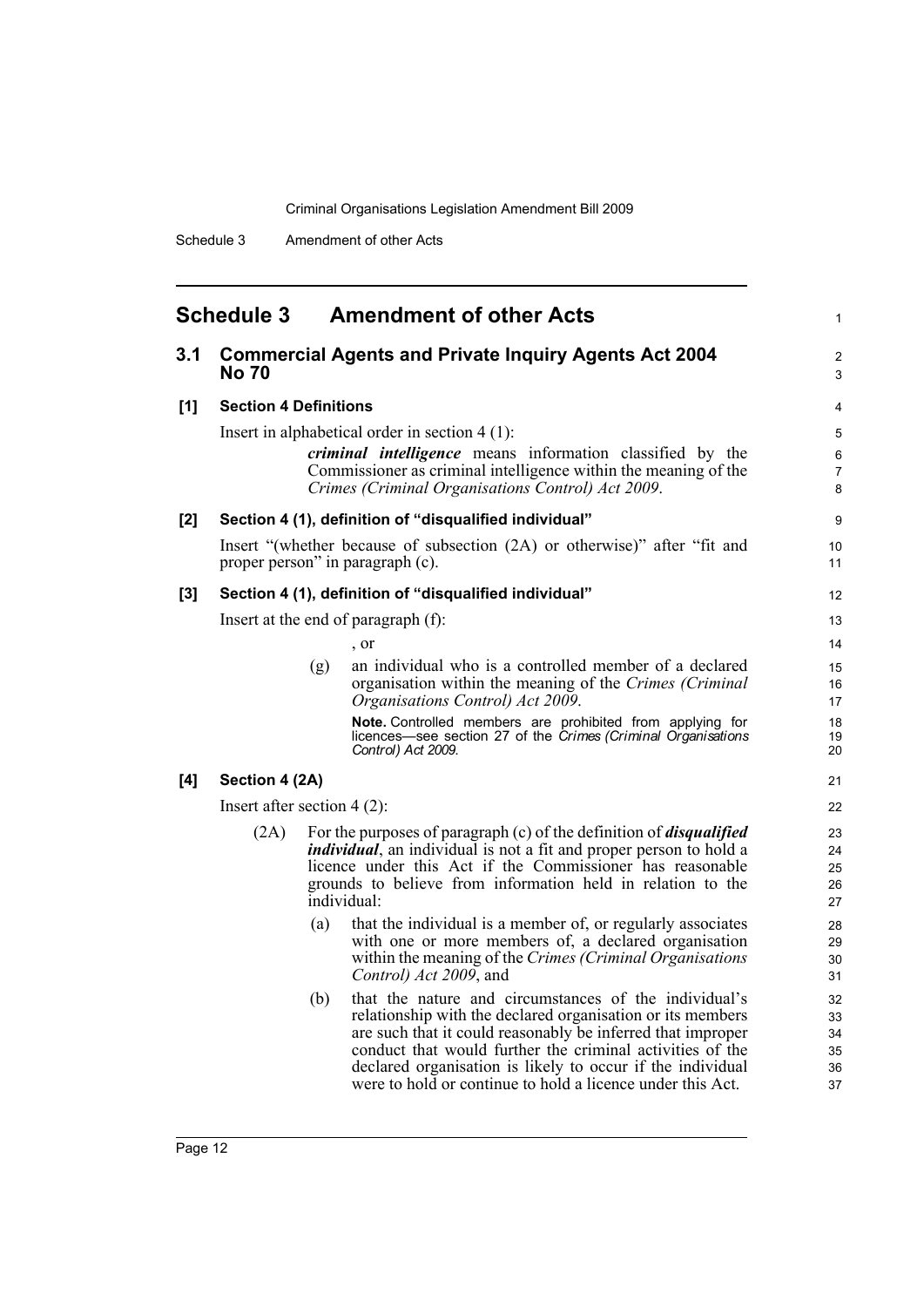Amendment of other Acts **Schedule 3** and the 3 schedule 3

## **[5] Section 6 Application to master licences of Licensing and Registration (Uniform Procedures) Act 2002**

Insert at the end of the section:

**Note.** Section 7 (3) of this Act provides that the Commissioner is not, under this or any other Act or law, required to give any reasons for not granting a master licence if the giving of those reasons would disclose any criminal intelligence. Accordingly, Part 2 of Chapter 5 of the *Administrative Decisions Tribunal Act 1997* does not apply to any decision to refuse to grant a licence based on such information to the extent that it would require disclosure of any criminal intelligence.

#### **[6] Section 7 Grounds for refusing master licence**

Insert after section 7 (2):

(3) The Commissioner is not, under this or any other Act or law, required to give any reasons for refusing an application for a master licence where the applicant is a disqualified individual because of section 4 (2A) to the extent that the giving of those reasons would disclose any criminal intelligence.

#### **[7] Section 10 Cancellation of master licence**

Insert after section 10 (2):

(2A) The Commissioner is not, under this or any other Act or law, required to give any reasons for cancelling a master licence of a licensee who is a disqualified individual because of section 4 (2A) to the extent that the giving of those reasons would disclose any criminal intelligence.

#### **[8] Section 12 Application to operator licences of Licensing and Registration (Uniform Procedures) Act 2002**

Insert at the end of the section:

**Note.** Section 13 (3) of this Act provides that the Commissioner is not, under this or any other Act or law, required to give any reasons for not granting an operator licence if the giving of those reasons would disclose any criminal intelligence. Accordingly, Part 2 of Chapter 5 of the *Administrative Decisions Tribunal Act 1997* does not apply to any decision to refuse to grant a licence based on such information to the extent that it would require disclosure of any criminal intelligence.

#### **[9] Section 13 Grounds for refusing operator licence**

Insert after section 13 (2):

(3) The Commissioner is not, under this or any other Act or law, required to give any reasons for refusing an application for an operator licence where the applicant is a disqualified individual because of section 4 (2A) to the extent that the giving of those reasons would disclose any criminal intelligence.

Page 13

32 33 34

35 36 37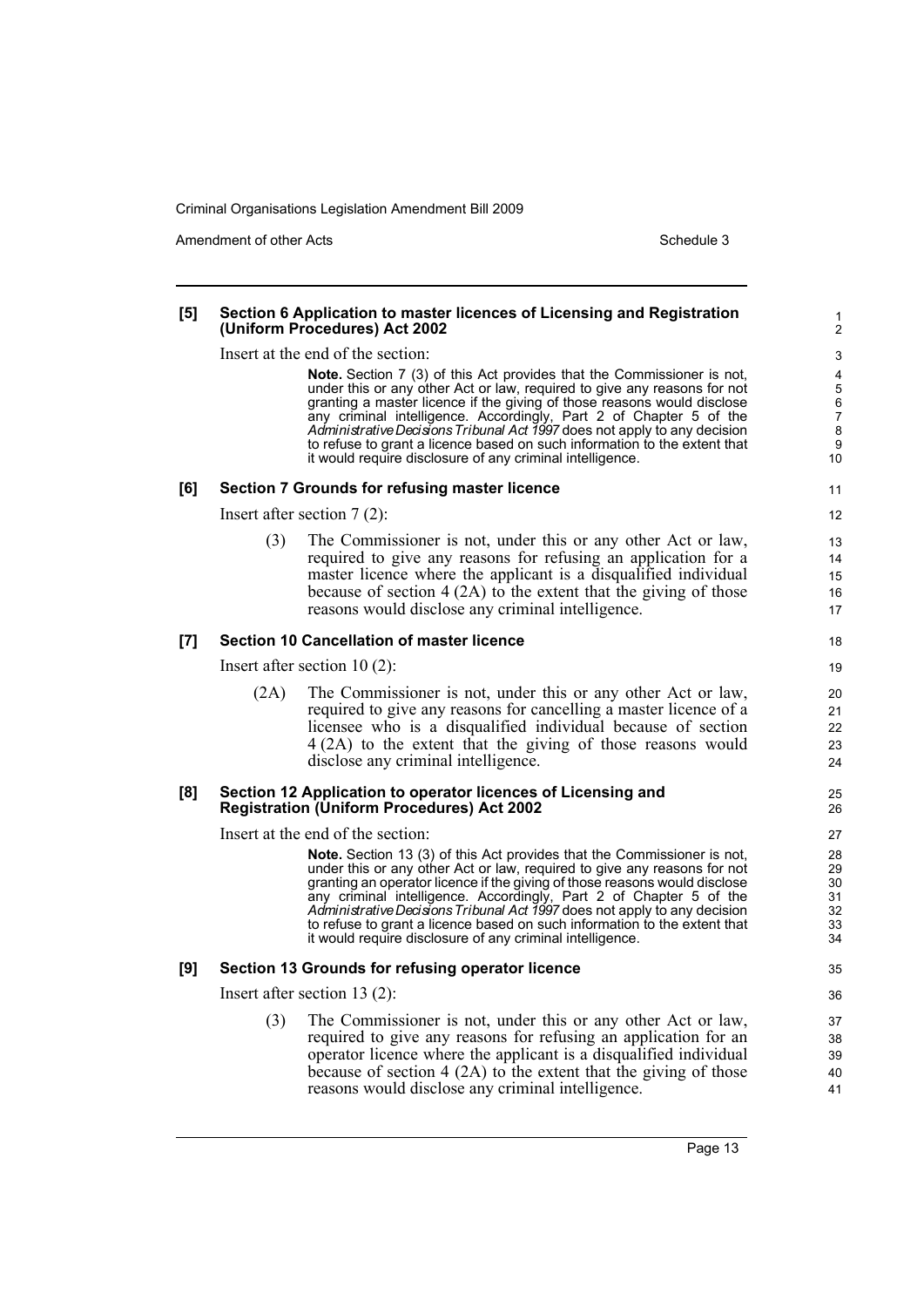Schedule 3 Amendment of other Acts

#### **[10] Section 17 Cancellation of operator licence**

Insert after section 17 (2):

| (2A) | The Commissioner is not, under this or any other Act or law,       |
|------|--------------------------------------------------------------------|
|      | required to give any reasons for cancelling an operator licence of |
|      | a licensee who is a disqualified individual because of section     |
|      | $4(2A)$ to the extent that the giving of those reasons would       |
|      | disclose any criminal intelligence.                                |

8 9

#### **[11] Section 20 Commissioner's determinations reviewable by Administrative Decisions Tribunal**

Insert at the end of the section

|      |        |     | Insert at the end of the section:                                                                                                                                                                                                                                                                    | 10                         |
|------|--------|-----|------------------------------------------------------------------------------------------------------------------------------------------------------------------------------------------------------------------------------------------------------------------------------------------------------|----------------------------|
|      |        | (2) | In determining an application for a review of any decision to<br>refuse to grant or cancel a licence under this Act, the<br>Administrative Decisions Tribunal (and any Appeal Panel in<br>determining any appeal against such a review under the<br>Administrative Decisions Tribunal Act 1997):     | 11<br>12<br>13<br>14<br>15 |
|      |        |     | is to ensure that it does not, in the reasons for its decision<br>(a)<br>or otherwise, disclose any criminal intelligence without<br>the approval of the Commissioner, and                                                                                                                           | 16<br>17<br>18             |
|      |        |     | in order to prevent the disclosure of any such criminal<br>(b)<br>intelligence, is to receive evidence and hear argument in<br>the absence of the public, the applicant for review, the<br>applicant's representative and any other interested party,<br>unless the Commissioner approves otherwise. | 19<br>20<br>21<br>22<br>23 |
|      |        |     |                                                                                                                                                                                                                                                                                                      |                            |
| [12] |        |     | Schedule 4 Savings, transitional and other provisions                                                                                                                                                                                                                                                | 24                         |
|      |        |     | Insert after clause 12:                                                                                                                                                                                                                                                                              | 25                         |
|      | Part 3 |     | Provisions consequent on enactment of<br><b>Criminal Organisations Legislation</b><br><b>Amendment Act 2009</b>                                                                                                                                                                                      | 26<br>27<br>28             |
|      | 13     |     | <b>Grant and cancellation of licences</b>                                                                                                                                                                                                                                                            | 29                         |
|      |        | (1) | In this clause:<br><b>amending Act</b> means the Criminal Organisations Legislation<br>Amendment Act 2009.                                                                                                                                                                                           | 30<br>31<br>32             |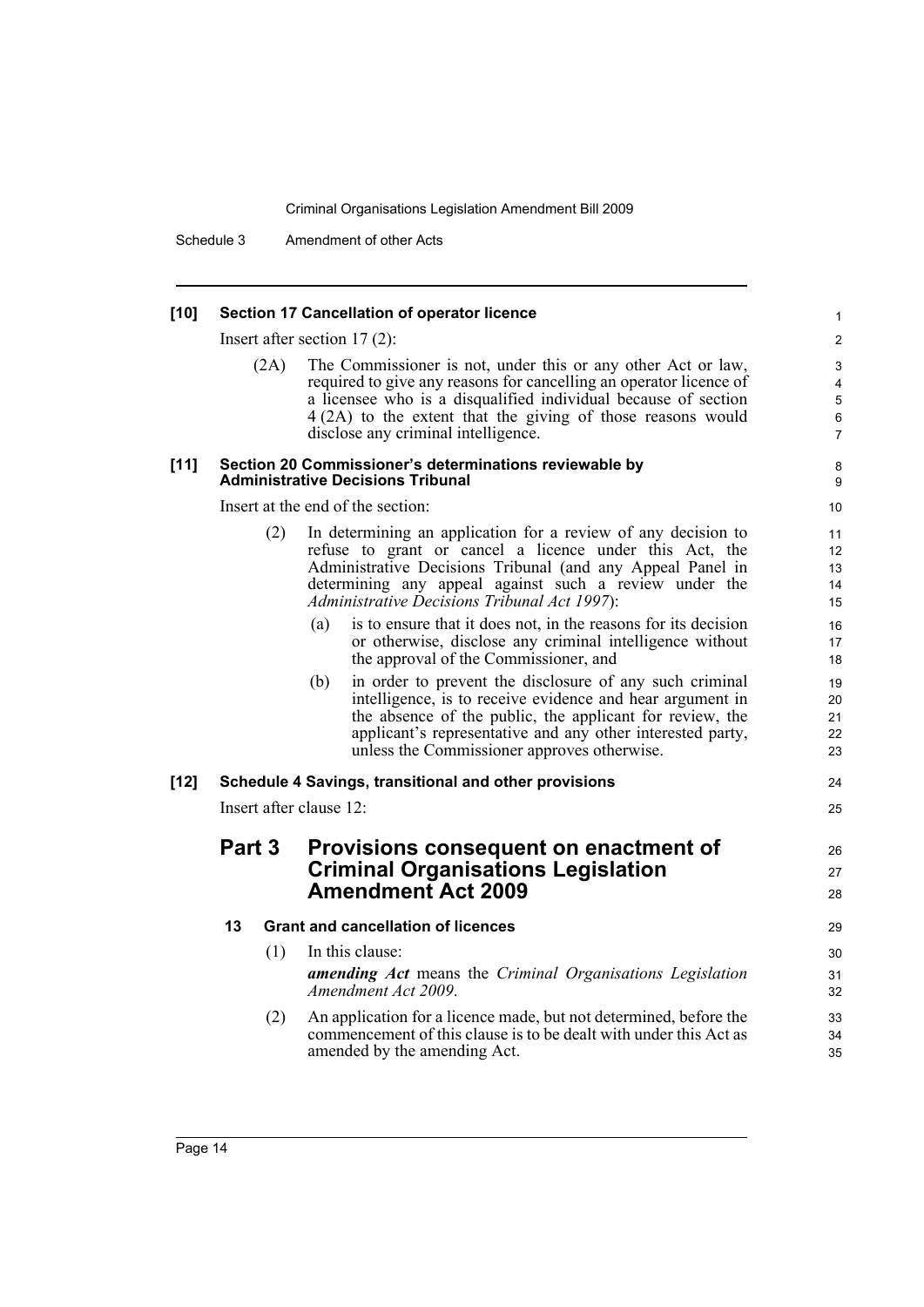|     | (3) | Sections 10 and 17, as amended by the amending Act, extend to<br>a licence in force immediately before the commencement of this<br>clause.                                                                                                                                                                   | $\mathbf{1}$<br>$\overline{c}$<br>3 |
|-----|-----|--------------------------------------------------------------------------------------------------------------------------------------------------------------------------------------------------------------------------------------------------------------------------------------------------------------|-------------------------------------|
| 3.2 |     | <b>Criminal Procedure Act 1986 No 209</b>                                                                                                                                                                                                                                                                    | 4                                   |
|     |     | Schedule 1 Indictable offences triable summarily                                                                                                                                                                                                                                                             | 5                                   |
|     |     | Insert "or 26A" after "section 26" in the matter relating to the Crimes<br>(Criminal Organisations Control) Act 2009 in Part 4 of Table 1.                                                                                                                                                                   | 6<br>$\overline{7}$                 |
| 3.3 |     | Liquor Act 2007 No 90                                                                                                                                                                                                                                                                                        | 8                                   |
| [1] |     | <b>Section 4 Definitions</b>                                                                                                                                                                                                                                                                                 | 9                                   |
|     |     | Insert in alphabetical order in section $4(1)$ :                                                                                                                                                                                                                                                             | 10                                  |
|     |     | <i>criminal intelligence</i> means information classified by the<br>Commissioner of Police as criminal intelligence within the<br>meaning of the Crimes (Criminal Organisations Control) Act<br>2009.                                                                                                        | 11<br>12<br>13<br>14                |
| [2] |     | <b>Section 40 Licence applications</b>                                                                                                                                                                                                                                                                       | 15                                  |
|     |     | Insert at the end of section 40 $(3)$ (b):                                                                                                                                                                                                                                                                   | 16                                  |
|     |     | , or                                                                                                                                                                                                                                                                                                         | 17                                  |
|     |     | an individual who is a controlled member of a declared<br>(c)<br>organisation within the meaning of the Crimes (Criminal<br>Organisations Control) Act 2009.                                                                                                                                                 | 18<br>19<br>20                      |
|     |     | Note. Controlled members are prohibited from applying for<br>licences—see section 27 of the Crimes (Criminal Organisations<br>Control) Act 2009.                                                                                                                                                             | 21<br>22<br>23                      |
| [3] |     | Section 45 Decision of Authority in relation to licence application                                                                                                                                                                                                                                          | 24                                  |
|     |     | Insert after section $45(4)$ :                                                                                                                                                                                                                                                                               | 25                                  |
|     | (5) | Without limiting subsection $(3)$ $(a)$ , a person is not a fit and<br>proper person to carry on the business or activity to which a<br>proposed licence relates if the Authority has reasonable grounds<br>to believe from information provided by the Commissioner of<br>Police in relation to the person: | 26<br>27<br>28<br>29<br>30          |
|     |     | that the person:<br>(a)                                                                                                                                                                                                                                                                                      | 31                                  |
|     |     | is a member of, or<br>(i)                                                                                                                                                                                                                                                                                    | 32                                  |
|     |     | (ii)<br>is a close associate of, or                                                                                                                                                                                                                                                                          | 33                                  |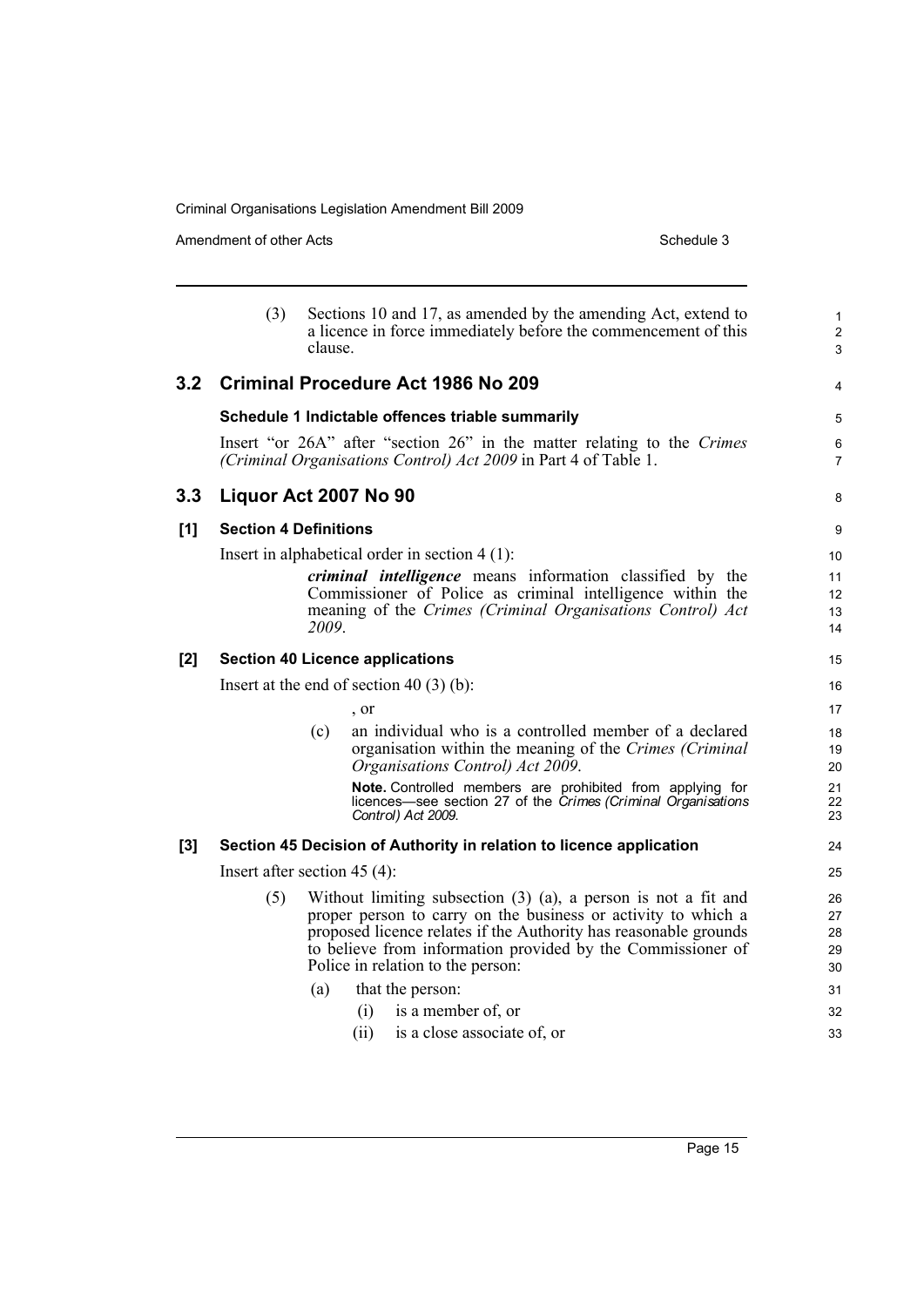(iii) regularly associates with one or more members of, a declared organisation within the meaning of the *Crimes (Criminal Organisations Control) Act 2009*, and (b) that the nature and circumstances of the person's relationship with the organisation or its members are such that it could reasonably be inferred that improper conduct that would further the criminal activities of the declared organisation is likely to occur if the person is granted a licence. (6) The Authority is not, under this or any other Act or law, required to give any reasons for not granting a licence because of subsection (5) to the extent that the giving of those reasons would disclose any criminal intelligence. **[4] Section 68 Approval of persons to manage licensed premises** Insert after section 68 (4): (4A) Without limiting subsection (4) (a), a person is not a fit and proper person to manage licensed premises if the Authority has reasonable grounds to believe from information provided by the Commissioner of Police in relation to the person: (a) that the person: (i) is a member of, or (ii) is a close associate of, or (iii) regularly associates with one or more members of, a declared organisation within the meaning of the *Crimes (Criminal Organisations Control) Act 2009*, and (b) that the nature and circumstances of the person's relationship with the organisation or its members are such that it could reasonably be inferred that improper conduct that would further the criminal activities of the declared organisation is likely to occur if the person is granted an approval. (4B) The Authority is not, under this or any other Act or law, required to give any reasons for not granting an approval because of subsection (4A) to the extent that the giving of those reasons would disclose any criminal intelligence. **[5] Section 139 Grounds for making complaint** Omit section 139 (3) (i). Insert instead: (i) that the licensee is not a fit and proper person to be the holder of a licence (whether for the same reason as that set 1 2 3  $\lambda$ 5 6 7 8 9  $10$ 11 12 13 14 15 16 17 18 19  $20$ 21 22 23 24 25 26 27 28 29 30 31 32 33 34 35 36 37 38 39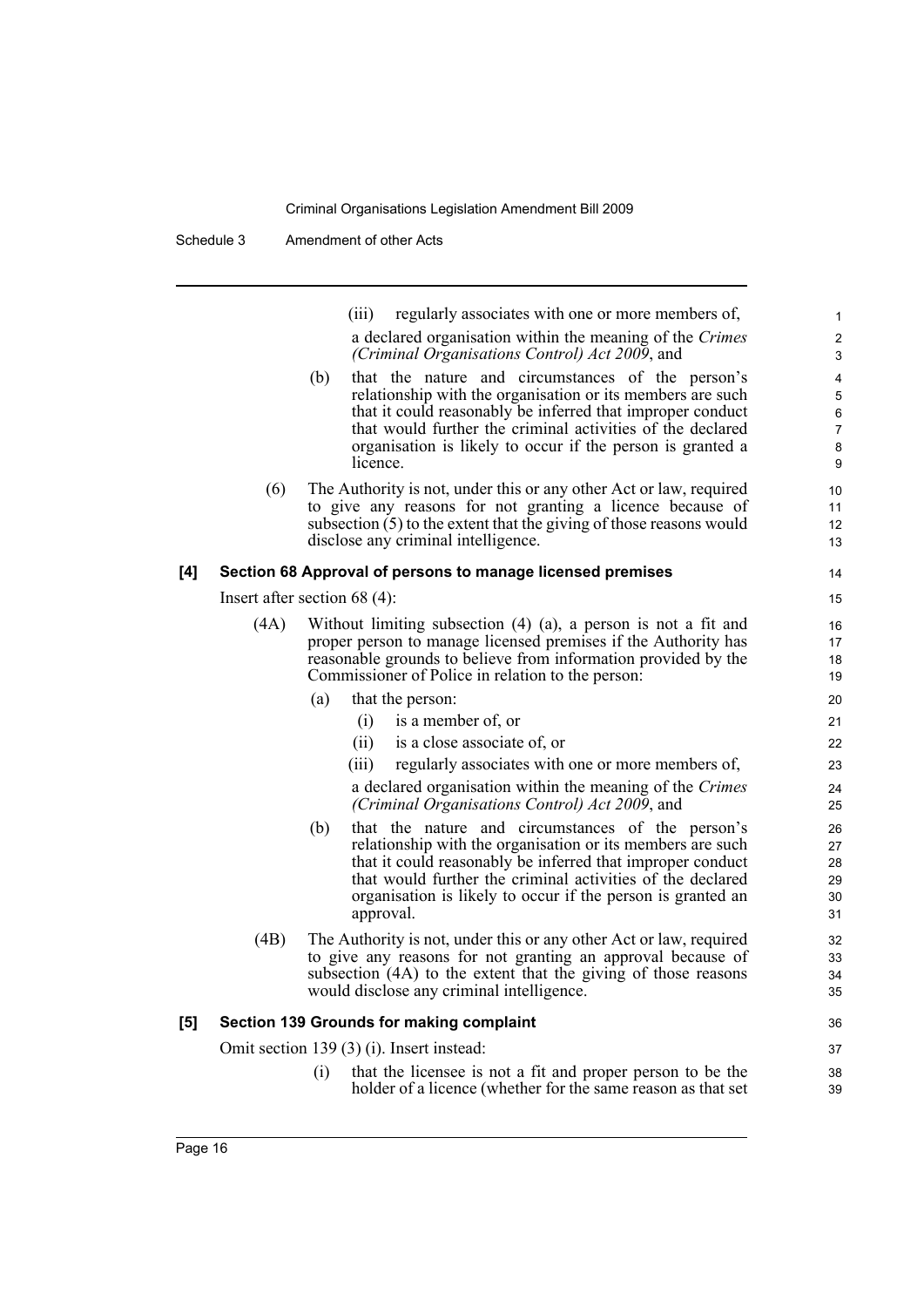|     |                                 |     | out in section 45 $(5)$ or otherwise) or the manager is not a<br>fit and proper person to be the manager of the licensed<br>premises (whether for the same reason as that set out in<br>section 68 (4A) or otherwise), | $\mathbf{1}$<br>$\overline{2}$<br>3<br>4 |
|-----|---------------------------------|-----|------------------------------------------------------------------------------------------------------------------------------------------------------------------------------------------------------------------------|------------------------------------------|
| [6] |                                 |     | Section 140 Procedure for taking disciplinary action                                                                                                                                                                   | 5                                        |
|     | Insert after section $140(5)$ : |     |                                                                                                                                                                                                                        | 6                                        |
|     | (6)                             |     | Subsection (1) does not require the Authority to disclose any<br>criminal intelligence.                                                                                                                                | 7<br>8                                   |
| [7] |                                 |     | <b>Section 141 Disciplinary powers of Authority</b>                                                                                                                                                                    | 9                                        |
|     | Insert after section 141 (1):   |     |                                                                                                                                                                                                                        | 10                                       |
|     | (1A)                            |     | If the Authority is satisfied that the criminal organisation<br>associate ground applies in relation to a licensee, the Authority<br>must do one or both of the following:                                             | 11<br>12<br>13                           |
|     |                                 | (a) | disqualify the licensee from holding a licence for such<br>period as the Authority thinks fit,                                                                                                                         | 14<br>15                                 |
|     |                                 | (b) | cancel the licence.                                                                                                                                                                                                    | 16                                       |
|     | (1B)                            |     | If the Authority is satisfied that the criminal organisation<br>associate ground applies in relation to a manager, the Authority<br>must do one or both of the following:                                              | 17<br>18<br>19                           |
|     |                                 | (a) | disqualify the manager from being the manager of licensed<br>premises for such period as the Authority thinks fit,                                                                                                     | 20<br>21                                 |
|     |                                 | (b) | withdraw the manager's approval to manage licensed<br>premises.                                                                                                                                                        | 22<br>23                                 |
| [8] | <b>Section 141 (2)</b>          |     |                                                                                                                                                                                                                        | 24                                       |
|     |                                 |     | Insert "(other than a criminal organisation associate ground)" after "grounds".                                                                                                                                        | 25                                       |
| [9] | <b>Section 141 (8)</b>          |     |                                                                                                                                                                                                                        | 26                                       |
|     | Insert after section $141(7)$ : |     |                                                                                                                                                                                                                        | 27                                       |
|     | (8)                             |     | In this section:                                                                                                                                                                                                       | 28                                       |
|     |                                 |     | criminal organisation associate ground means:                                                                                                                                                                          | 29                                       |
|     |                                 | (a) | in relation to a licensee—that the licensee is not a fit and<br>proper person to be the holder of a licence for the same<br>reason as that set out in section 45 $(5)$ , or                                            | 30<br>31<br>32                           |
|     |                                 | (b) | in relation to a manager—that the manager is not a fit and<br>proper person to be the manager of the licensed premises<br>for the same reason as that set out in section $68$ (4A).                                    | 33<br>34<br>35                           |
|     |                                 |     |                                                                                                                                                                                                                        |                                          |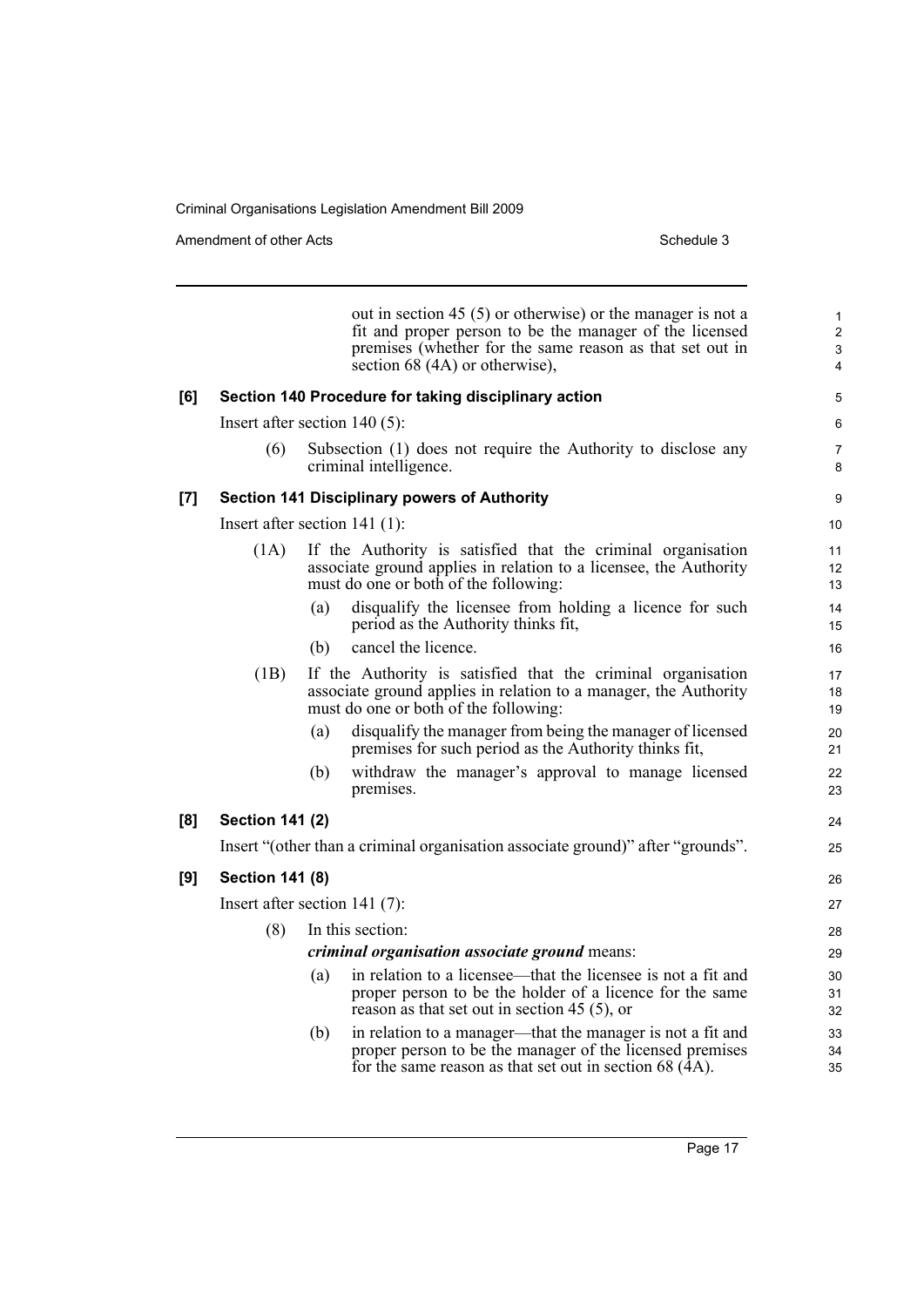Schedule 3 Amendment of other Acts

| $[10]$ | Section 142 Procedure for implementing disciplinary action                                      |     |                                                                                                                                                                                                                                                                                                           |                                      |  |  |
|--------|-------------------------------------------------------------------------------------------------|-----|-----------------------------------------------------------------------------------------------------------------------------------------------------------------------------------------------------------------------------------------------------------------------------------------------------------|--------------------------------------|--|--|
|        |                                                                                                 |     | Insert after section $142(2)$ :                                                                                                                                                                                                                                                                           | $\overline{2}$                       |  |  |
|        | Subsection (2) does not require the Authority to disclose any<br>(2A)<br>criminal intelligence. |     |                                                                                                                                                                                                                                                                                                           |                                      |  |  |
| [11]   |                                                                                                 |     | Section 144 Review by ADT of decisions by Authority under this Part                                                                                                                                                                                                                                       | 5                                    |  |  |
|        |                                                                                                 |     | Insert after section $144$ (3):                                                                                                                                                                                                                                                                           | 6                                    |  |  |
|        |                                                                                                 | (4) | In determining an application for a review of any decision by the<br>Authority under section 141 (1A) or (1B), the Administrative<br>Decisions Tribunal (and any Appeal Panel in determining any<br>appeal against such a review under the <i>Administrative Decisions</i><br>Tribunal Act 1997):         | $\overline{7}$<br>8<br>9<br>10<br>11 |  |  |
|        |                                                                                                 |     | is to ensure that it does not, in the reasons for its decision<br>(a)<br>or otherwise, disclose any criminal intelligence without<br>the approval of the Commissioner of Police, and                                                                                                                      | 12<br>13<br>14                       |  |  |
|        |                                                                                                 |     | in order to prevent the disclosure of any criminal<br>(b)<br>intelligence, is to receive evidence and hear argument in<br>the absence of the public, the applicant for review, the<br>applicant's representative and any other interested party,<br>unless the Commissioner of Police approves otherwise. | 15<br>16<br>17<br>18<br>19           |  |  |
| $[12]$ |                                                                                                 |     | <b>Schedule 1 Savings and transitional provisions</b>                                                                                                                                                                                                                                                     | 20                                   |  |  |
|        |                                                                                                 |     | Insert after clause 26:                                                                                                                                                                                                                                                                                   | 21                                   |  |  |
|        | Part 3                                                                                          |     | Provisions consequent on enactment of<br><b>Criminal Organisations Legislation</b><br><b>Amendment Act 2009</b>                                                                                                                                                                                           | 22<br>23<br>24                       |  |  |
|        | 27                                                                                              |     | Grant and cancellation of licences and approvals to manage<br>licensed premises                                                                                                                                                                                                                           | 25<br>26                             |  |  |
|        |                                                                                                 | (1) | In this clause:                                                                                                                                                                                                                                                                                           | 27                                   |  |  |
|        |                                                                                                 |     | <b>amending Act</b> means the Criminal Organisations Legislation<br>Amendment Act 2009.                                                                                                                                                                                                                   | 28<br>29                             |  |  |
|        |                                                                                                 | (2) | An application for a licence or approval to manage licensed<br>premises made, but not determined, before the commencement of<br>this clause is to be dealt with under this Act as amended by the<br>amending Act.                                                                                         | 30<br>31<br>32<br>33                 |  |  |
|        |                                                                                                 |     |                                                                                                                                                                                                                                                                                                           |                                      |  |  |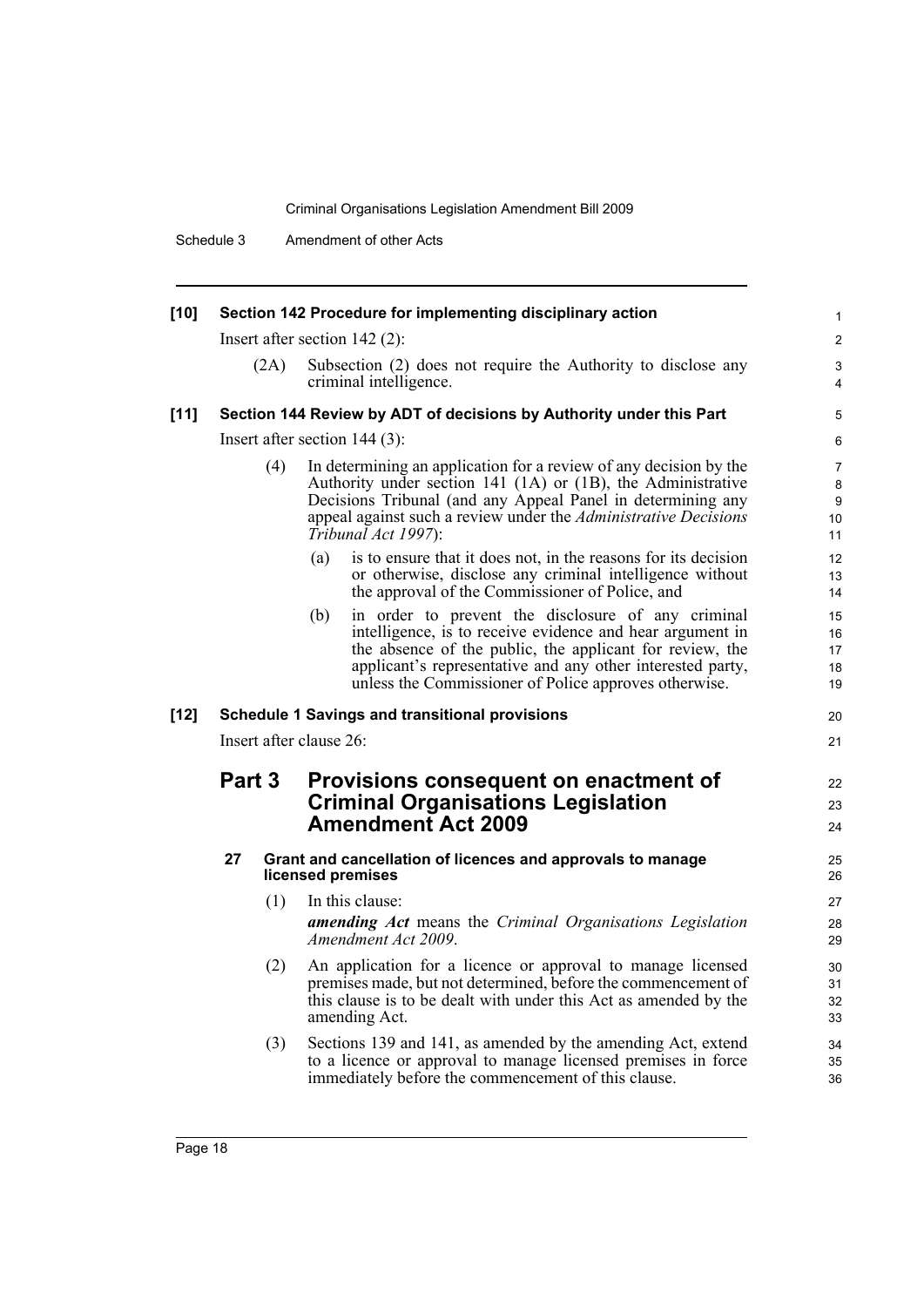| 3.4 |                                       | Motor Dealers Act 1974 No 52                                                                                                                                                                                                                                                                                                                      | 1                                 |
|-----|---------------------------------------|---------------------------------------------------------------------------------------------------------------------------------------------------------------------------------------------------------------------------------------------------------------------------------------------------------------------------------------------------|-----------------------------------|
| [1] | <b>Section 4 Definitions</b>          |                                                                                                                                                                                                                                                                                                                                                   | 2                                 |
|     |                                       | Insert in alphabetical order in section $4(1)$ :                                                                                                                                                                                                                                                                                                  | 3                                 |
|     |                                       | <i>criminal intelligence</i> means information classified by the<br>Commissioner of Police as criminal intelligence within the<br>meaning of the Crimes (Criminal Organisations Control) Act<br>2009.                                                                                                                                             | 4<br>5<br>$\,6$<br>$\overline{7}$ |
| [2] |                                       | Section 12 Grounds on which application to be granted or refused                                                                                                                                                                                                                                                                                  | 8                                 |
|     | Insert after section 12 $(2)$ $(f)$ : |                                                                                                                                                                                                                                                                                                                                                   | 9                                 |
|     | (f1)                                  | the applicant is a controlled member of a declared<br>organisation within the meaning of the Crimes (Criminal<br>Organisations Control) Act 2009,                                                                                                                                                                                                 | 10<br>11<br>12                    |
|     |                                       | Note. Controlled members are prohibited from applying for<br>licences—see section 27 of the Crimes (Criminal Organisations<br>Control) Act 2009.                                                                                                                                                                                                  | 13<br>14<br>15                    |
| [3] | Section 12 (3A)                       |                                                                                                                                                                                                                                                                                                                                                   | 16                                |
|     | Insert after section 12 $(3)$ :       |                                                                                                                                                                                                                                                                                                                                                   | 17                                |
|     | (3A)                                  | Without affecting the generality of subsection $(2)$ (g), a person is<br>not a fit and proper person to be the holder of a licence if the<br>Director-General has reasonable grounds to believe from<br>information provided by the Commissioner of Police in relation<br>to the person that:                                                     | 18<br>19<br>20<br>21<br>22        |
|     | (a)                                   | the person is a member of, or regularly associates with one<br>or more members of, a declared organisation within the<br>meaning of the Crimes (Criminal Organisations Control)<br>Act 2009, and                                                                                                                                                  | 23<br>24<br>25<br>26              |
|     | (b)                                   | the nature and circumstances of the person's relationship<br>with the organisation or its members are such that it could<br>reasonably be inferred that improper conduct that would<br>further the criminal activities of the declared organisation<br>is likely to occur if the person is granted a licence.                                     | 27<br>28<br>29<br>30<br>31        |
| [4] | Section 12 (7A)                       |                                                                                                                                                                                                                                                                                                                                                   | 32                                |
|     | Insert after section 12 $(7)$ :       |                                                                                                                                                                                                                                                                                                                                                   | 33                                |
|     | (7A)                                  | The Director-General is not, under subsection (7), Part 2 of the<br>applied Act (within the meaning of section 10) or any other Act<br>or law, required to give any reasons for refusing an application<br>for a licence because of subsection $(3A)$ to the extent that the<br>giving of those reasons would disclose any criminal intelligence. | 34<br>35<br>36<br>37<br>38        |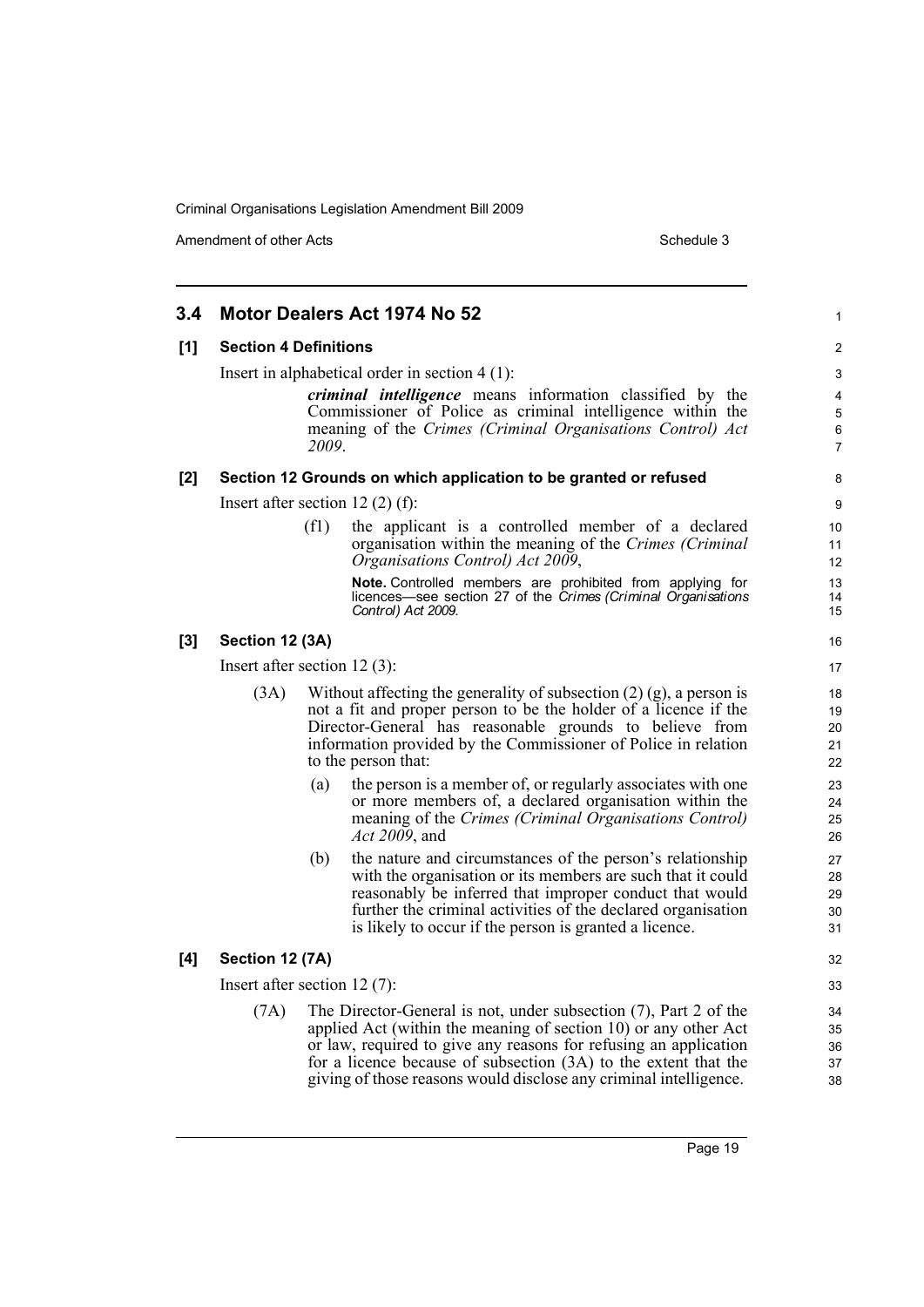Schedule 3 Amendment of other Acts

| [5] |                        | <b>Section 20D Notices to show cause</b>                                                                                                                                                                                                                                                                                                                        | 1                                |
|-----|------------------------|-----------------------------------------------------------------------------------------------------------------------------------------------------------------------------------------------------------------------------------------------------------------------------------------------------------------------------------------------------------------|----------------------------------|
|     |                        | Insert ", $(3A)$ " after "section 12 $(2)$ " in section 20D $(1)$ $(f)$ .                                                                                                                                                                                                                                                                                       | $\overline{c}$                   |
| [6] | <b>Section 20D (4)</b> |                                                                                                                                                                                                                                                                                                                                                                 | 3                                |
|     |                        | Insert after section $20D(3)$ :                                                                                                                                                                                                                                                                                                                                 | 4                                |
|     | (4)                    | Subsection (1) does not require the Director-General to disclose<br>any criminal intelligence in a notice served on the holder of a<br>licence because of the matter referred to in section 12 (3A).                                                                                                                                                            | 5<br>6<br>7                      |
| [7] | Director-General       | Section 20E Determination of disciplinary measures by the                                                                                                                                                                                                                                                                                                       | 8<br>9                           |
|     |                        | Insert after section 20E (1B):                                                                                                                                                                                                                                                                                                                                  | 10                               |
|     | (1C)                   | Despite subsection (1), the Director-General must cancel the<br>licence concerned if satisfied that the matter referred to in section<br>12 (3A) has been established.                                                                                                                                                                                          | 11<br>12<br>13                   |
| [8] |                        | Section 20F Reviews by the Administrative Decisions Tribunal                                                                                                                                                                                                                                                                                                    | 14                               |
|     |                        | Insert after section $20F(2)$ :                                                                                                                                                                                                                                                                                                                                 | 15                               |
|     | (3)                    | In determining an application for a review of any decision to<br>refuse to grant a licence because of section 12 (3A) or to cancel a<br>licence because of section 20E (1C), the Administrative<br>Decisions Tribunal (and any Appeal Panel in determining any<br>appeal against such a review under the <i>Administrative Decisions</i><br>Tribunal Act 1997): | 16<br>17<br>18<br>19<br>20<br>21 |
|     |                        | (a)<br>is to ensure that it does not, in the reasons for its decision<br>or otherwise, disclose any criminal intelligence, and                                                                                                                                                                                                                                  | 22<br>23                         |
|     |                        | (b)<br>in order to prevent the disclosure of any criminal<br>intelligence, is to receive evidence and hear argument in<br>the absence of the public, the applicant for review and the<br>applicant's representative and any other interested party,<br>unless the Commissioner of Police approves otherwise.                                                    | 24<br>25<br>26<br>27<br>28       |
| [9] |                        | <b>Schedule 2 Savings and transitional provisions</b>                                                                                                                                                                                                                                                                                                           | 29                               |
|     | Insert after clause 5: |                                                                                                                                                                                                                                                                                                                                                                 | 30                               |
|     | 6                      | <b>Grant and cancellation of licences</b>                                                                                                                                                                                                                                                                                                                       | 31                               |
|     | (1)                    | In this clause:                                                                                                                                                                                                                                                                                                                                                 | 32                               |
|     |                        | amending Act means the Criminal Organisations Legislation<br>Amendment Act 2009.                                                                                                                                                                                                                                                                                | 33<br>34                         |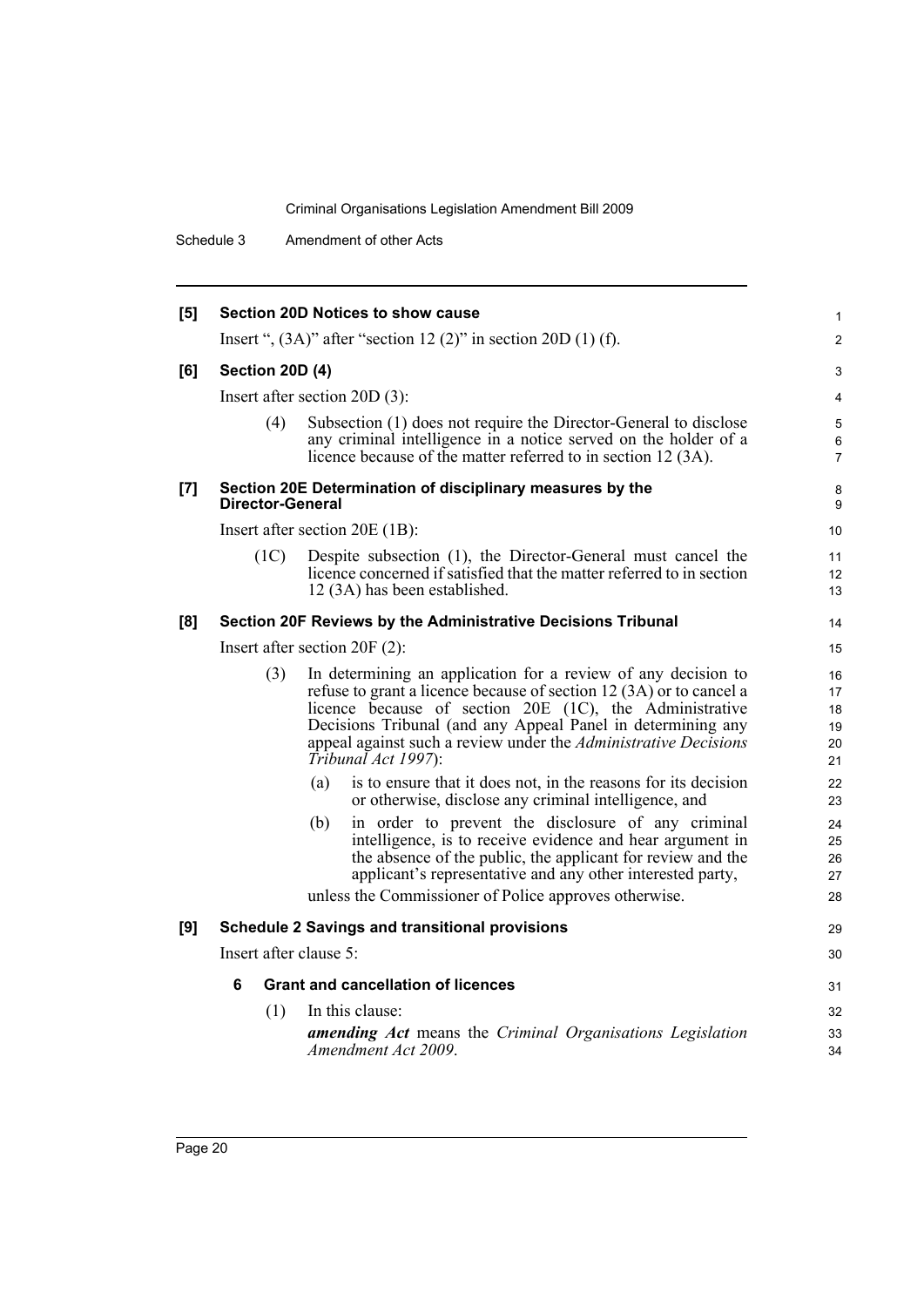|       | (2)                            |              | An application for a licence made, but not determined, before the<br>commencement of this clause is to be dealt with under this Act as<br>amended by the amending Act.                                                                                                                        | 1<br>$\overline{2}$<br>3   |
|-------|--------------------------------|--------------|-----------------------------------------------------------------------------------------------------------------------------------------------------------------------------------------------------------------------------------------------------------------------------------------------|----------------------------|
|       | (3)                            | this clause. | Sections 20D and 20E, as amended by the amending Act, extend<br>to a licence in force immediately before the commencement of                                                                                                                                                                  | 4<br>5<br>6                |
| 3.5   |                                |              | <b>Motor Vehicle Repairs Act 1980 No 71</b>                                                                                                                                                                                                                                                   | 7                          |
| [1]   | <b>Section 4 Definitions</b>   |              |                                                                                                                                                                                                                                                                                               | 8                          |
|       |                                |              | Insert in alphabetical order in section $4(1)$ :                                                                                                                                                                                                                                              | 9                          |
|       |                                | 2009.        | <i>criminal intelligence</i> means information classified by the<br>Commissioner of Police as criminal intelligence within the<br>meaning of the Crimes (Criminal Organisations Control) Act                                                                                                  | 10<br>11<br>12<br>13       |
| $[2]$ |                                |              | Section 18 Refusal of application for licence                                                                                                                                                                                                                                                 | 14                         |
|       |                                |              | Insert at the end of section 18 $(1)$ (j):                                                                                                                                                                                                                                                    | 15                         |
|       |                                |              | , or                                                                                                                                                                                                                                                                                          | 16                         |
|       |                                | (k)          | the applicant is a controlled member of a declared<br>organisation within the meaning of the Crimes (Criminal<br>Organisations Control) Act 2009.                                                                                                                                             | 17<br>18<br>19             |
|       |                                |              | Note. Controlled members are prohibited from applying for<br>licences—see section 27 of the Crimes (Criminal Organisations<br>Control) Act 2009.                                                                                                                                              | 20<br>21<br>22             |
| $[3]$ | Section 18 (2A) and (2B)       |              |                                                                                                                                                                                                                                                                                               | 23                         |
|       | Insert after section $18(2)$ : |              |                                                                                                                                                                                                                                                                                               | 24                         |
|       | (2A)                           |              | Without affecting the generality of subsection $(1)(i)$ , an applicant<br>is not a fit and proper person to be the holder of a licence if the<br>Authority has reasonable grounds to believe from information<br>provided by the Commissioner of Police in relation to the<br>applicant that: | 25<br>26<br>27<br>28<br>29 |
|       |                                | (a)          | the applicant is a member of, or regularly associates with<br>one or more members of, a declared organisation within<br>the meaning of the Crimes (Criminal Organisations<br>Control) Act 2009, and                                                                                           | 30<br>31<br>32<br>33       |
|       |                                | (b)          | the nature and circumstances of the<br>applicant's<br>relationship with the organisation or its members are such<br>that it could reasonably be inferred that improper conduct<br>that would further the criminal activities of the declared                                                  | 34<br>35<br>36<br>37       |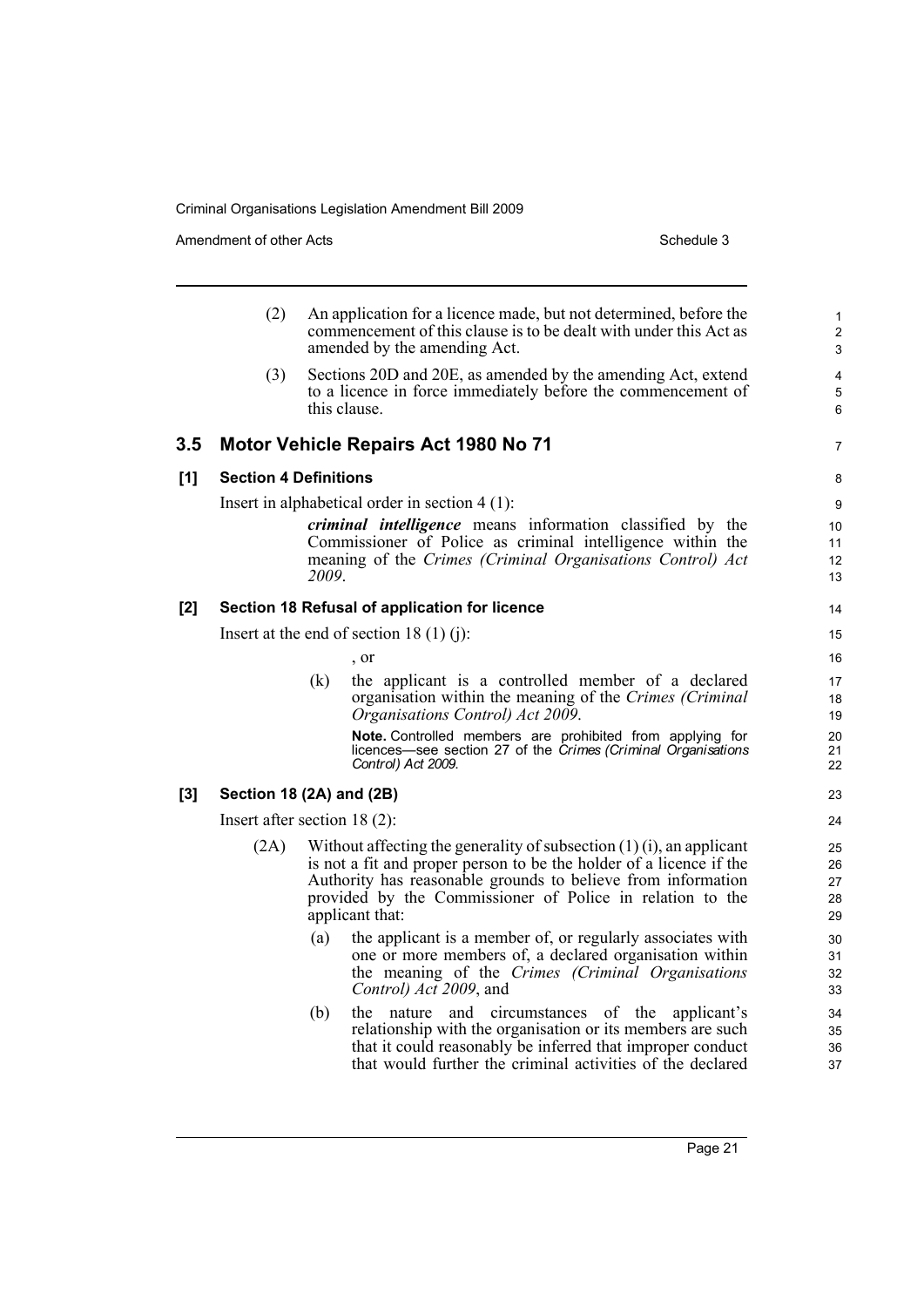Schedule 3 Amendment of other Acts

organisation is likely to occur if the applicant is granted a licence.

(2B) The Authority is not, under this or any other Act or law, required to give any reasons for refusing an application for a licence because of subsection (2A) to the extent that the giving of those reasons would disclose any criminal intelligence.

#### **[4] Section 24 Grant of tradesperson's certificate**

Insert after section 24 (3):

- (4) Without affecting the generality of subsection (3) (a), an individual is not a fit person to be the holder of a tradesperson's certificate if the Authority has reasonable grounds to believe from information provided by the Commissioner of Police in relation to the individual that:
	- (a) the individual is a member of, or regularly associates with one or more members of, a declared organisation within the meaning of the *Crimes (Criminal Organisations Control) Act 2009*, and
	- (b) the nature and circumstances of the individual's relationship with the organisation or its members are such that it could reasonably be inferred that improper conduct that would further the criminal activities of the declared organisation is likely to occur if the individual is granted a certificate.
- (5) The Authority is not, under this or any other Act or law, required to give any reasons for not granting a certificate because of subsection (4) to the extent that the giving of those reasons would disclose any criminal intelligence.

#### **[5] Section 41 Show cause notices**

Insert after section 41 (2):

(2A) Subsection (2) does not require the Authority to disclose any criminal intelligence in a notice served on the holder of a licence or certificate because of the matter referred to in section 42 (1) (na) or 43 (fa).

#### **[6] Section 42 Grounds on which a licence holder may be dealt with under this Part**

Insert after section 42 (1) (n):

(na) that the holder is not a fit and proper person to continue to hold a licence for the same reason as that set out in section 18 (2A) in relation to the grant of a licence,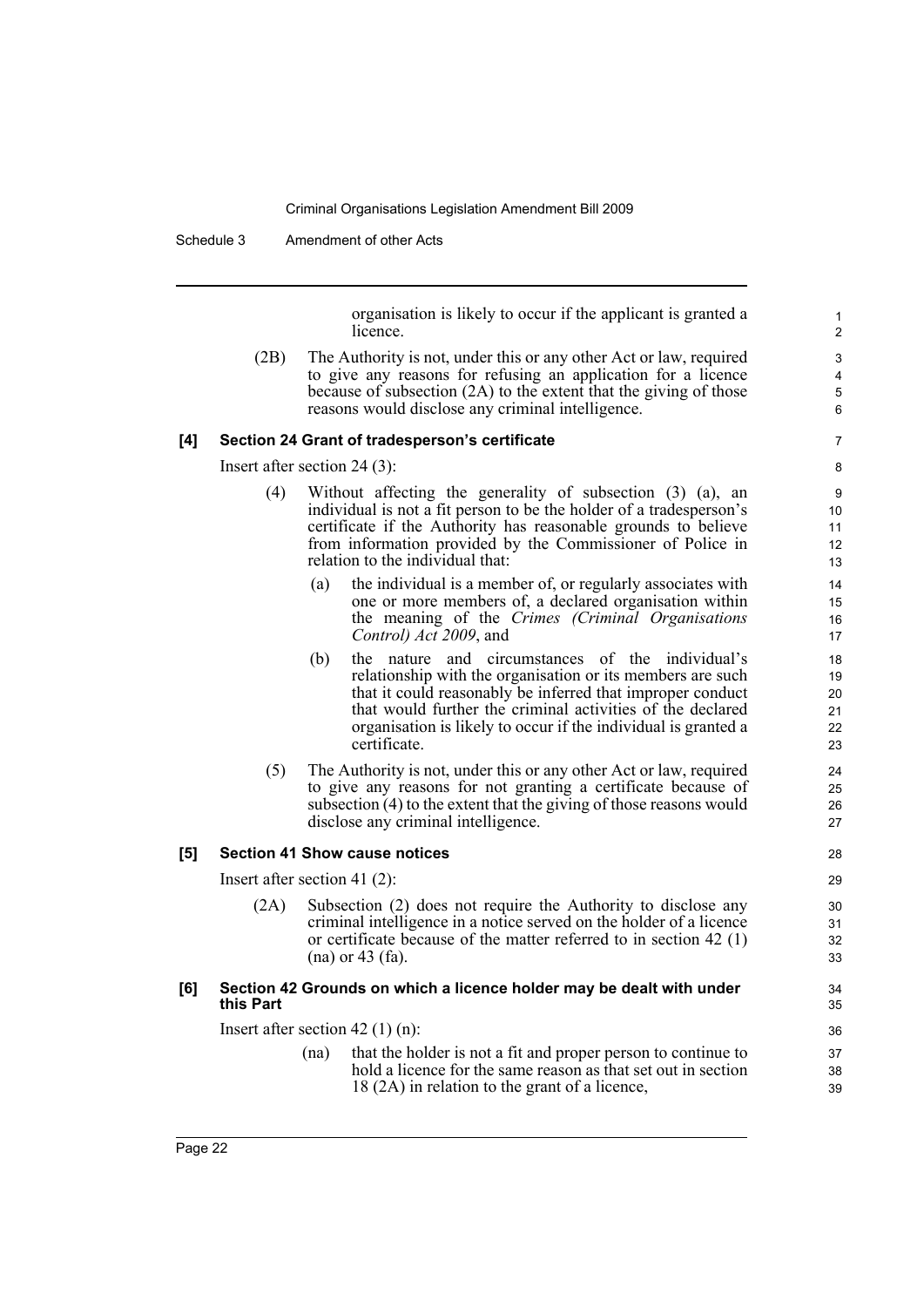| [7]    | under this Part         | Section 43 Grounds on which a certificate holder may be dealt with                                                                                                                                                                                                                                                                                                                                           | 1<br>$\overline{c}$              |
|--------|-------------------------|--------------------------------------------------------------------------------------------------------------------------------------------------------------------------------------------------------------------------------------------------------------------------------------------------------------------------------------------------------------------------------------------------------------|----------------------------------|
|        |                         | Insert after section 43 (f):                                                                                                                                                                                                                                                                                                                                                                                 | 3                                |
|        |                         | (fa)<br>that the holder is not a fit person to continue to hold a<br>certificate for the same reason as that set out in section 24<br>(4) in relation to the grant of a certificate,                                                                                                                                                                                                                         | 4<br>5<br>6                      |
| [8]    |                         | Section 44 Determination of disciplinary measures by Authority                                                                                                                                                                                                                                                                                                                                               | 7                                |
|        |                         | Insert after section $44(3)$ :                                                                                                                                                                                                                                                                                                                                                                               | 8                                |
|        | (3A)                    | Despite subsection (1), the Authority must cancel the licence or<br>certificate concerned if satisfied that the matter referred to in<br>section 42 (1) (na) or 43 (fa), respectively, has been established.                                                                                                                                                                                                 | 9<br>10<br>11                    |
| [9]    |                         | <b>Section 45 Reviews by Administrative Decisions Tribunal</b>                                                                                                                                                                                                                                                                                                                                               | 12                               |
|        |                         | Insert after section $45(1)$ :                                                                                                                                                                                                                                                                                                                                                                               | 13                               |
|        | (1A)                    | In determining an application for a review of any decision to<br>refuse to grant a licence or certificate on the grounds referred to<br>in section $18(2A)$ or $24(4)$ or cancel such a licence or certificate<br>under section 44, the Administrative Decisions Tribunal (and any<br>Appeal Panel in determining any appeal against such a review<br>under the Administrative Decisions Tribunal Act 1997): | 14<br>15<br>16<br>17<br>18<br>19 |
|        |                         | is to ensure that it does not, in the reasons for its decision<br>(a)<br>or otherwise, disclose any criminal intelligence, and                                                                                                                                                                                                                                                                               | 20<br>21                         |
|        |                         | in order to prevent the disclosure of any criminal<br>(b)<br>intelligence, is to receive evidence and hear argument in<br>the absence of the public, the applicant for review and the<br>applicant's representative and any other interested party,<br>unless the Commissioner of Police approves otherwise.                                                                                                 | 22<br>23<br>24<br>25<br>26       |
| $[10]$ |                         | <b>Schedule 5 Savings and transitional provisions</b>                                                                                                                                                                                                                                                                                                                                                        | 27                               |
|        | Insert after clause 14: |                                                                                                                                                                                                                                                                                                                                                                                                              | 28                               |
|        | Part 6                  | Provisions consequent on enactment of<br><b>Criminal Organisations Legislation</b><br><b>Amendment Act 2009</b>                                                                                                                                                                                                                                                                                              | 29<br>30<br>31                   |
|        | 15                      | Grant and cancellation of licences and certificates                                                                                                                                                                                                                                                                                                                                                          | 32                               |
|        | (1)                     | In this clause:                                                                                                                                                                                                                                                                                                                                                                                              | 33                               |
|        |                         | <b>amending Act</b> means the Criminal Organisations Legislation<br>Amendment Act 2009.                                                                                                                                                                                                                                                                                                                      | 34<br>35                         |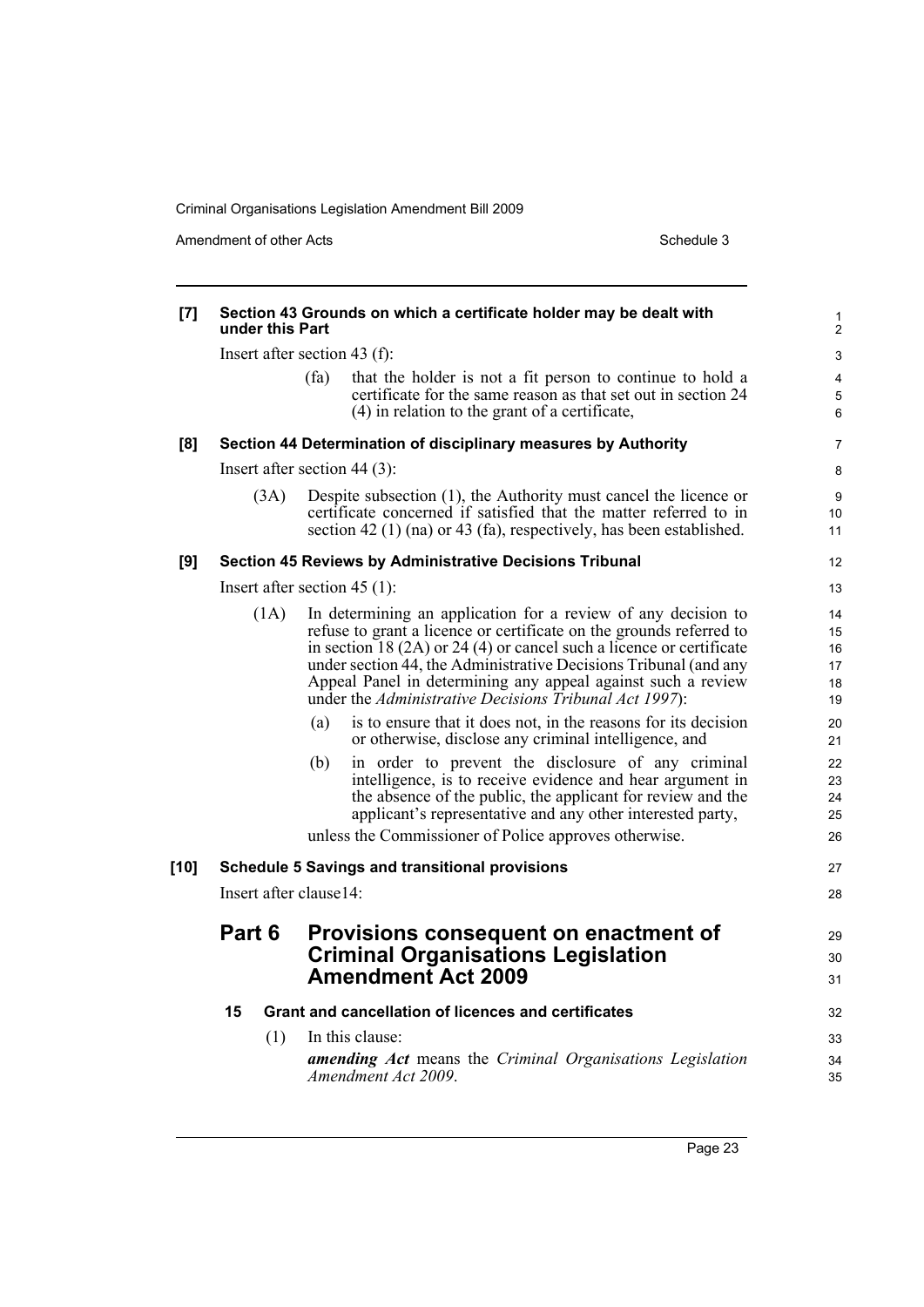Schedule 3 Amendment of other Acts

|       | (2)                          | An application for a licence or certificate made, but not<br>determined, before the commencement of this clause is to be<br>dealt with under this Act as amended by the amending Act.                               | $\mathbf{1}$<br>$\overline{2}$<br>3 |
|-------|------------------------------|---------------------------------------------------------------------------------------------------------------------------------------------------------------------------------------------------------------------|-------------------------------------|
|       | (3)                          | Sections 42, 43 and 44, as amended by the amending Act, extend<br>to a licence or certificate in force immediately before the<br>commencement of this clause.                                                       | $\overline{4}$<br>5<br>6            |
| 3.6   |                              | Pawnbrokers and Second-hand Dealers Act 1996 No 13                                                                                                                                                                  | $\overline{7}$                      |
| [1]   | <b>Section 3 Definitions</b> |                                                                                                                                                                                                                     | 8                                   |
|       |                              | Insert in alphabetical order in section $3(1)$ :                                                                                                                                                                    | 9                                   |
|       |                              | <i>criminal intelligence</i> means information classified by the                                                                                                                                                    | 10                                  |
|       |                              | Commissioner of Police as criminal intelligence within the<br>meaning of the Crimes (Criminal Organisations Control) Act                                                                                            | 11<br>12                            |
|       |                              | 2009.                                                                                                                                                                                                               | 13                                  |
| [2]   |                              | <b>Section 8 Eligibility for licence</b>                                                                                                                                                                            | 14                                  |
|       |                              | Insert at the end of section $8(1)(c)$ :                                                                                                                                                                            | 15                                  |
|       |                              | , and                                                                                                                                                                                                               | 16                                  |
|       |                              | (d)<br>he or she is not a controlled member of a declared                                                                                                                                                           | 17                                  |
|       |                              | organisation within the meaning of the Crimes (Criminal<br>Organisations Control) Act 2009.                                                                                                                         | 18<br>19                            |
|       |                              | Note. Controlled members are prohibited from applying for<br>licences—see section 27 of the Crimes (Criminal Organisations<br>Control) Act 2009.                                                                    | 20<br>21<br>22                      |
| $[3]$ |                              | <b>Section 8A Disqualified persons</b>                                                                                                                                                                              | 23                                  |
|       |                              | Omit "subsection $(2)$ or $(3)$ " from section 8A $(1)$ $(a)$ .                                                                                                                                                     | 24                                  |
|       |                              | Insert instead "subsection $(2)$ , $(2A)$ or $(3)$ ".                                                                                                                                                               | 25                                  |
| [4]   | Section 8A (2A)              |                                                                                                                                                                                                                     | 26                                  |
|       |                              | Insert after section $8A(2)$ :                                                                                                                                                                                      | 27                                  |
|       | (2A)                         | An individual is disqualified from holding a licence if the<br>Director-General has reasonable grounds to believe from<br>information provided by the Commissioner of Police in relation<br>to the individual that: | 28<br>29<br>30<br>31                |
|       |                              | the individual is a member of, or regularly associates with<br>(a)<br>one or more members of, a declared organisation within<br>the meaning of the Crimes (Criminal Organisations<br>Control) Act 2009, and         | 32<br>33<br>34<br>35                |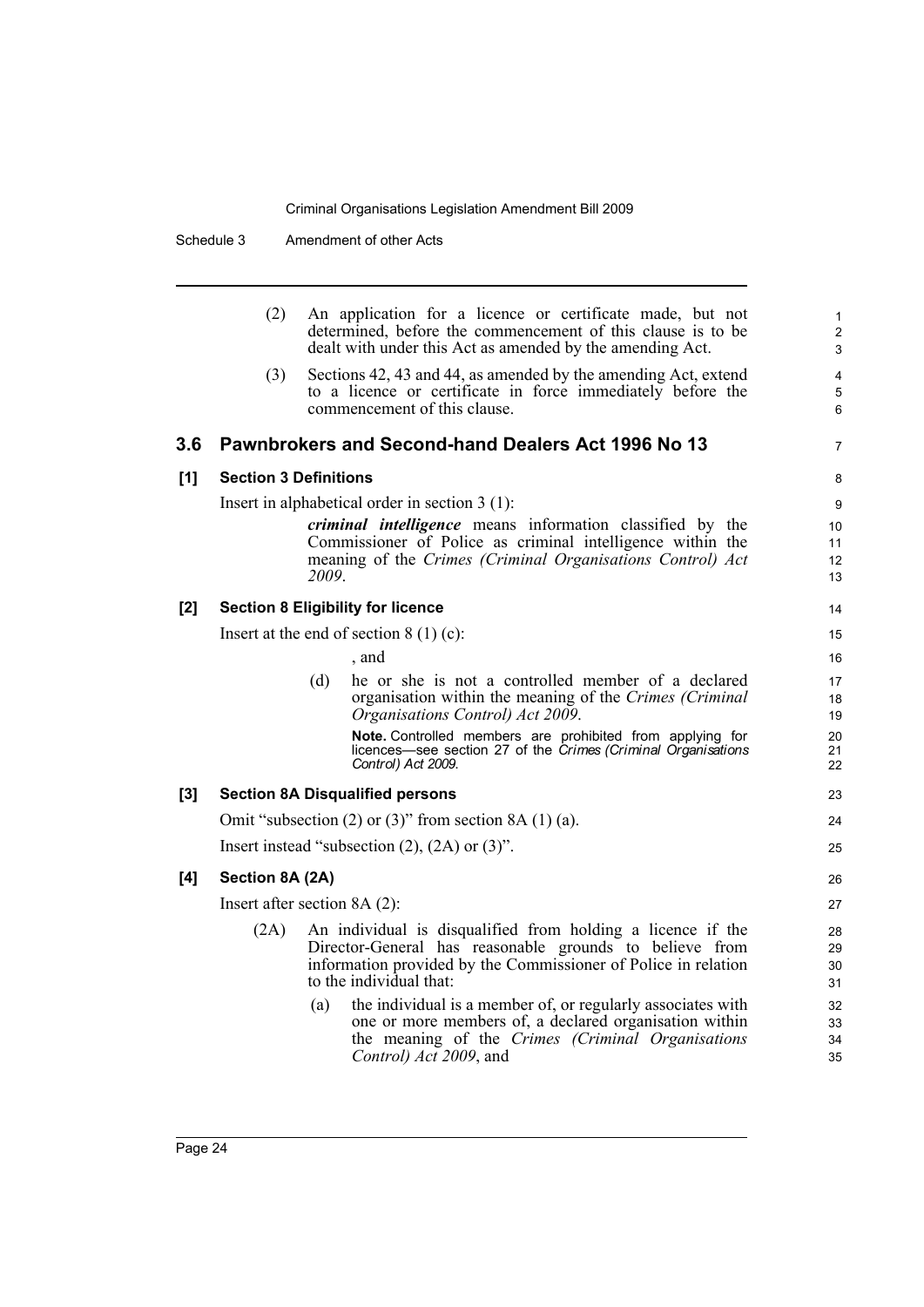|                  |                                 | (b) | the nature and circumstances of the individual's<br>relationship with the organisation or its members are such<br>that it could reasonably be inferred that improper conduct<br>that would further the criminal activities of the declared<br>organisation is likely to occur if the individual is not<br>disqualified from holding a licence.                                                                                                                  | $\mathbf{1}$<br>$\boldsymbol{2}$<br>$\ensuremath{\mathsf{3}}$<br>$\overline{\mathbf{4}}$<br>$\mathbf 5$<br>6 |
|------------------|---------------------------------|-----|-----------------------------------------------------------------------------------------------------------------------------------------------------------------------------------------------------------------------------------------------------------------------------------------------------------------------------------------------------------------------------------------------------------------------------------------------------------------|--------------------------------------------------------------------------------------------------------------|
| $\left[5\right]$ | Procedures) Act 2002            |     | Section 9 Application to licences of Licensing and Registration (Uniform                                                                                                                                                                                                                                                                                                                                                                                        | $\overline{7}$<br>8                                                                                          |
|                  | Insert after section $9(4)$ :   |     |                                                                                                                                                                                                                                                                                                                                                                                                                                                                 | 9                                                                                                            |
|                  | (5)                             |     | Nothing in Part 2 of the applied Act requires the Director-General<br>to give any reasons for refusing an application for a licence<br>because of section 8A (2A) to the extent that the giving of those<br>reasons would disclose any criminal intelligence.                                                                                                                                                                                                   | 10<br>11<br>12<br>13                                                                                         |
| [6]              |                                 |     | <b>Section 36 Disciplinary action by Director-General</b>                                                                                                                                                                                                                                                                                                                                                                                                       | 14                                                                                                           |
|                  | Insert after section $36(1)$ :  |     |                                                                                                                                                                                                                                                                                                                                                                                                                                                                 | 15                                                                                                           |
|                  | (1A)                            |     | Despite subsection (1), the Director-General must revoke the<br>licence if satisfied that the licensee has become a disqualified<br>person because of section 8A (2A).                                                                                                                                                                                                                                                                                          | 16<br>17<br>18                                                                                               |
| [7]              |                                 |     | Section 39 Reviews of decisions of Director-General                                                                                                                                                                                                                                                                                                                                                                                                             | 19                                                                                                           |
|                  | Insert after section $39(1A)$ : |     |                                                                                                                                                                                                                                                                                                                                                                                                                                                                 | 20                                                                                                           |
|                  | (1B)                            |     | In determining an application for review of any decision of the<br>Director-General to refuse to grant a licence to a person because<br>the person is disqualified under section 8A (2A) or revoking a<br>licence because the person has become disqualified under section<br>36 (1A), the Administrative Decisions Tribunal (and any Appeal<br>Panel in determining any appeal against such a review under the<br>Administrative Decisions Tribunal Act 1997): | 21<br>22<br>23<br>24<br>25<br>26<br>27                                                                       |
|                  |                                 | (a) | is to ensure that it does not, in the reasons for its decision<br>or otherwise, disclose any criminal intelligence, and                                                                                                                                                                                                                                                                                                                                         | 28<br>29                                                                                                     |
|                  |                                 | (b) | in order to prevent the disclosure of any criminal<br>intelligence, is to receive evidence and hear argument in<br>the absence of the public, the applicant for review and the<br>applicant's representative and any other interested party,                                                                                                                                                                                                                    | 30<br>31<br>32<br>33                                                                                         |
|                  |                                 |     | unless the Commissioner of Police approves otherwise.                                                                                                                                                                                                                                                                                                                                                                                                           | 34                                                                                                           |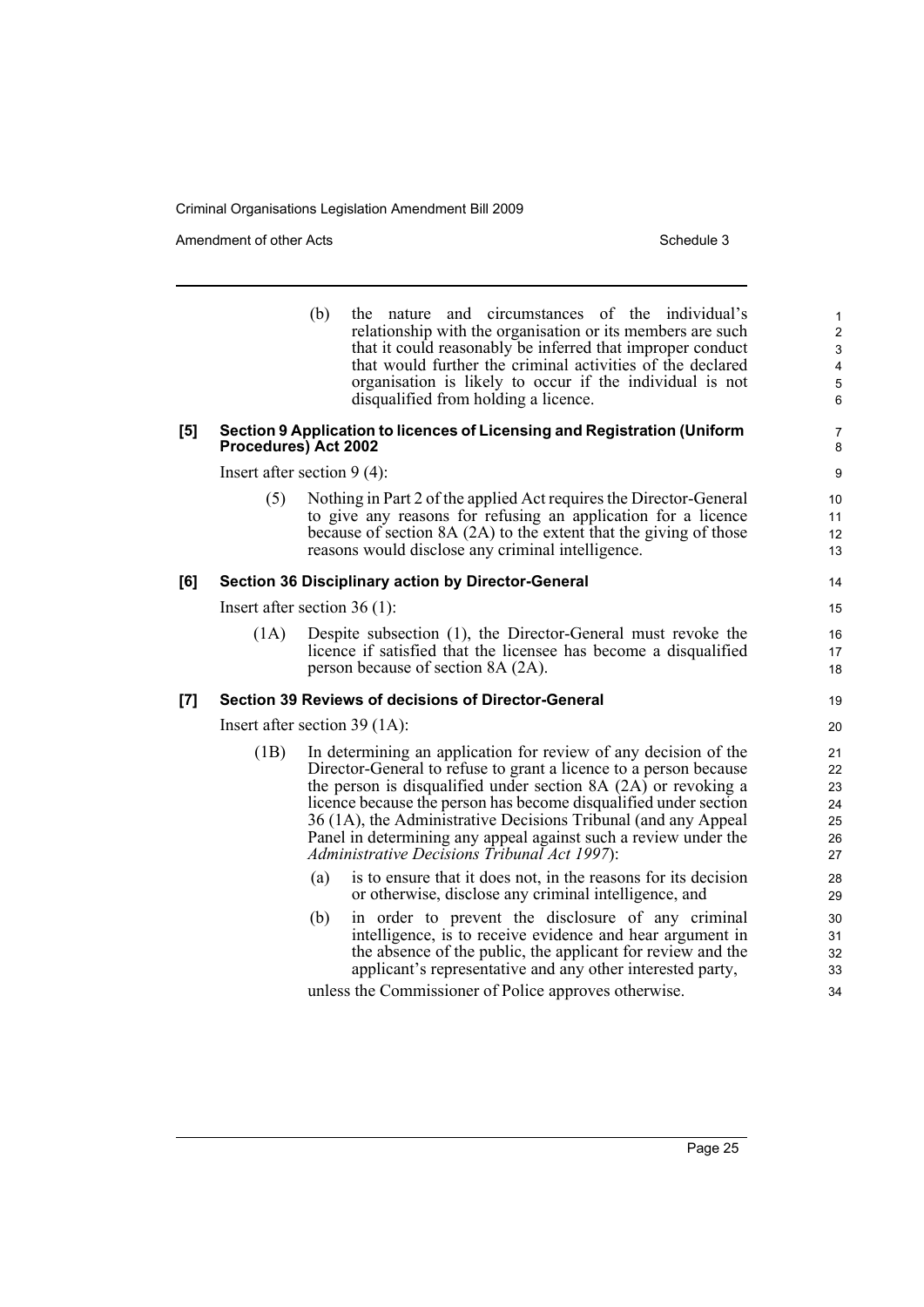| [8] | <b>Schedule 2 Savings and transitional provisions</b><br>Insert after clause 21: |                  |                              |                                                                                                                                                                                                                                                  | $\mathbf{1}$<br>$\overline{2}$ |
|-----|----------------------------------------------------------------------------------|------------------|------------------------------|--------------------------------------------------------------------------------------------------------------------------------------------------------------------------------------------------------------------------------------------------|--------------------------------|
|     | Part 5                                                                           |                  |                              | Provisions consequent on enactment of<br><b>Criminal Organisations Legislation</b><br><b>Amendment Act 2009</b>                                                                                                                                  | 3<br>4<br>5                    |
|     | 22                                                                               |                  |                              | <b>Grant and cancellation of licences</b>                                                                                                                                                                                                        | 6                              |
|     |                                                                                  | (1)              |                              | In this clause:<br><b>amending Act</b> means the Criminal Organisations Legislation<br>Amendment Act 2009.                                                                                                                                       | $\overline{7}$<br>8<br>9       |
|     |                                                                                  | (2)              |                              | An application for a licence made, but not determined, before the<br>commencement of this clause is to be dealt with under this Act as<br>amended by the amending Act.                                                                           | 10<br>11<br>12 <sup>2</sup>    |
|     |                                                                                  | (3)              |                              | Section 36, as amended by the amending Act, extends to a licence<br>in force immediately before the commencement of this clause.                                                                                                                 | 13<br>14                       |
| 3.7 |                                                                                  |                  |                              | <b>Surveillance Devices Act 2007 No 64</b>                                                                                                                                                                                                       | 15                             |
|     |                                                                                  |                  | <b>Section 4 Definitions</b> |                                                                                                                                                                                                                                                  | 16                             |
|     |                                                                                  | section $4(1)$ : |                              | Insert after paragraph (o) of the definition of <i>relevant proceeding</i> in                                                                                                                                                                    | 17<br>18                       |
|     |                                                                                  |                  | (p)                          | any proceeding in respect of a declaration under Part 2, or<br>a control order under Division 1 or 2 of Part 3, of the<br>Crimes (Criminal Organisations Control) Act 2009.                                                                      | 19<br>20<br>21                 |
| 3.8 |                                                                                  |                  |                              | Tow Truck Industry Act 1998 No 111                                                                                                                                                                                                               | 22                             |
| [1] |                                                                                  |                  | <b>Section 3 Definitions</b> |                                                                                                                                                                                                                                                  | 23                             |
|     |                                                                                  |                  | 2009.                        | Insert in alphabetical order in section $3(1)$ :<br><i>criminal intelligence</i> means information classified by the<br>Commissioner of Police as criminal intelligence within the<br>meaning of the Crimes (Criminal Organisations Control) Act | 24<br>25<br>26<br>27<br>28     |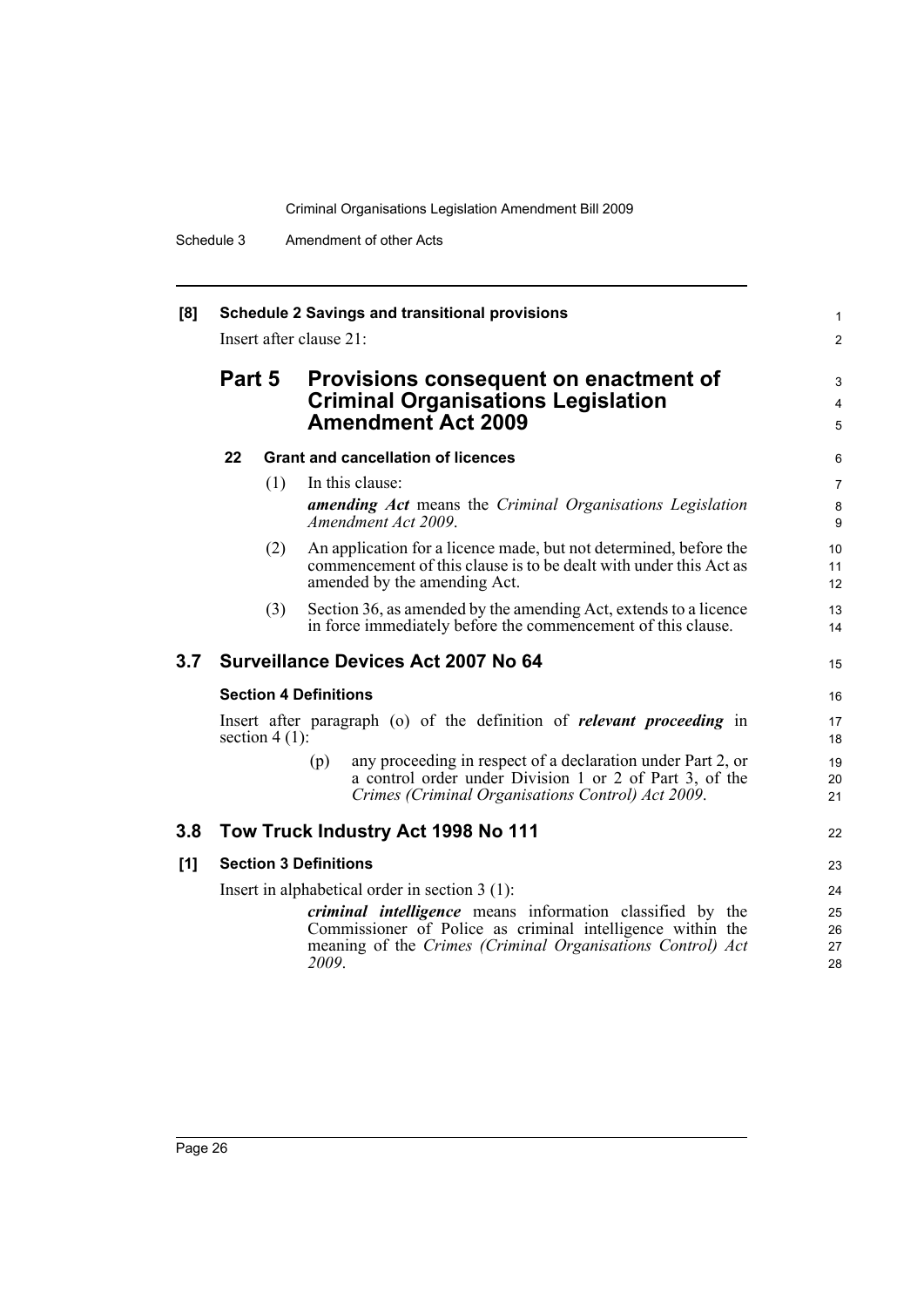Amendment of other Acts **Schedule 3** and the 3 schedule 3

#### **[2] Section 18 Restrictions on granting licence** Insert after section 18 (2) (c): (d) that the applicant is a controlled member of a declared organisation within the meaning of the *Crimes (Criminal Organisations Control) Act 2009*, **Note.** Controlled members are prohibited from applying for licences—see section 27 of the *Crimes (Criminal Organisations Control) Act 2009*. (e) that the RTA has reasonable grounds to believe from information provided by the Commissioner of Police in relation to the applicant that the applicant: (i) is a member of, or (ii) is a close associate of, or (iii) regularly associates with, one or more members of, a declared organisation within the meaning of the *Crimes (Criminal Organisations Control) Act 2009*, and the nature and circumstances of the applicant's relationship with the organisation or its members are such that it could reasonably be inferred that improper conduct that would further the criminal activities of the declared organisation is likely to occur if the applicant is granted a licence. **[3] Section 18 (6)** Insert after section 18 (5): (6) The RTA is not, under this or any other Act or law, required to give any reasons for refusing to grant an application for a licence because of subsection (2) (e) to the extent that the giving of those reasons would disclose any criminal intelligence. **[4] Section 26 Restrictions on granting drivers certificate** Insert after section 26 (2) (d): (e) that the applicant is a controlled member of a declared organisation within the meaning of the *Crimes (Criminal Organisations Control) Act 2009*, **Note.** Controlled members are prohibited from applying for drivers certificates—see section 27 of the *Crimes (Criminal Organisations Control) Act 2009*. (f) that the RTA has reasonable grounds to believe from information provided by the Commissioner of Police in relation to the applicant that the applicant: (i) is a member of, or 1 2 3 4 5 6 7 8 9  $10$ 11 12 13 14 15 16 17 18 19 20 21 22 23 24 25 26 27 28 29 30 31 32 33 34 35 36 37 38 39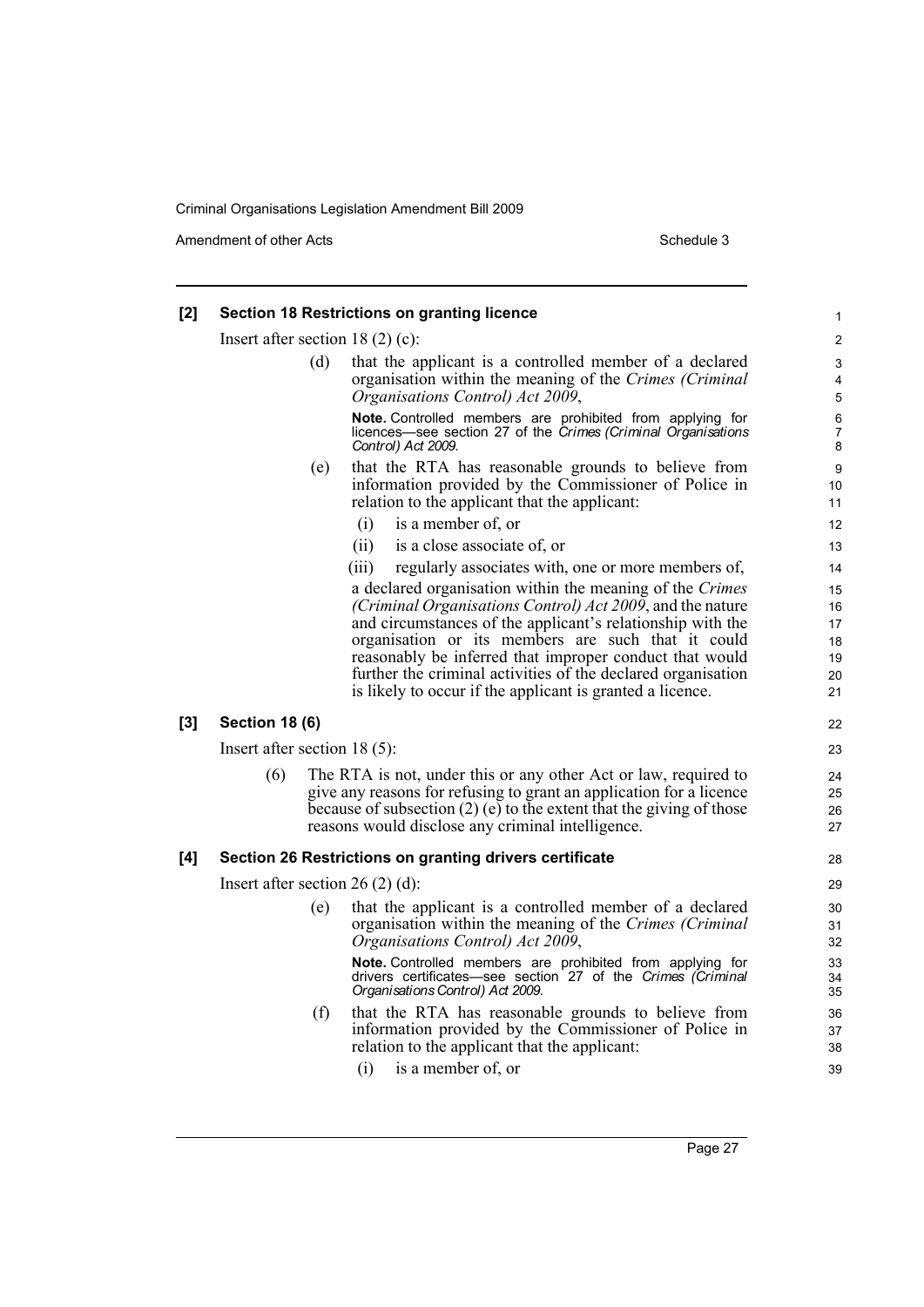| (ii) | is a close associate of, or |  |
|------|-----------------------------|--|
|      |                             |  |
|      |                             |  |

|     |                                 |     | is a close associate of, or<br>(i)                                                                                                                                                                                                                                                                                                                                                                                              | $\mathbf{1}$                           |
|-----|---------------------------------|-----|---------------------------------------------------------------------------------------------------------------------------------------------------------------------------------------------------------------------------------------------------------------------------------------------------------------------------------------------------------------------------------------------------------------------------------|----------------------------------------|
|     |                                 |     | (iii)<br>regularly associates with, one or more members of,                                                                                                                                                                                                                                                                                                                                                                     | $\boldsymbol{2}$                       |
|     |                                 |     | a declared organisation within the meaning of the Crimes<br>(Criminal Organisations Control) Act 2009, and the nature<br>and circumstances of the applicant's relationship with the                                                                                                                                                                                                                                             | 3<br>4<br>$\overline{5}$               |
|     |                                 |     | organisation or its members are such that it could<br>reasonably be inferred that improper conduct that would                                                                                                                                                                                                                                                                                                                   | 6<br>$\overline{7}$                    |
|     |                                 |     | further the criminal activities of the declared organisation                                                                                                                                                                                                                                                                                                                                                                    | 8                                      |
|     |                                 |     | is likely to occur if the applicant is granted a drivers<br>certificate.                                                                                                                                                                                                                                                                                                                                                        | 9<br>10                                |
| [5] | Section 26 (3A)                 |     |                                                                                                                                                                                                                                                                                                                                                                                                                                 | 11                                     |
|     | Insert after section $26(3)$ :  |     |                                                                                                                                                                                                                                                                                                                                                                                                                                 | 12                                     |
|     | (3A)                            |     | The RTA is not, under this or any other Act or law, required to<br>give any reasons for refusing to grant an application for a drivers<br>certificate because of subsection $(2)$ (f) to the extent that the<br>giving of those reasons would disclose any criminal intelligence.                                                                                                                                               | 13<br>14<br>15<br>16                   |
| [6] |                                 |     | <b>Section 41 Disciplinary action</b>                                                                                                                                                                                                                                                                                                                                                                                           | 17                                     |
|     | Insert after section 41 $(2)$ : |     |                                                                                                                                                                                                                                                                                                                                                                                                                                 | 18                                     |
|     | (2A)                            |     | Despite subsection (2), the RTA must cancel a licence or drivers<br>certificate if disciplinary action is taken on the grounds referred<br>to in section 42 $(2)$ .                                                                                                                                                                                                                                                             | 19<br>20<br>21                         |
| [7] |                                 |     | Section 42 Grounds for taking disciplinary action                                                                                                                                                                                                                                                                                                                                                                               | 22                                     |
|     |                                 |     | Insert at the end of the section:                                                                                                                                                                                                                                                                                                                                                                                               | 23                                     |
|     | (2)                             |     | The RTA must take disciplinary action under this Division<br>against a licensee or certified driver if the RTA has reasonable<br>grounds to believe from information held in relation to the<br>licensee or certified driver:                                                                                                                                                                                                   | 24<br>25<br>26<br>27                   |
|     |                                 | (a) | that the licensee or certified driver is a member of, a close<br>associate of, or regularly associates with one or more<br>members of, a declared organisation within the meaning of<br>the Crimes (Criminal Organisations Control) Act 2009,<br>and                                                                                                                                                                            | 28<br>29<br>30<br>31<br>32             |
|     |                                 | (b) | that the nature and circumstances of the licensee's or<br>certified driver's relationship with the organisation or its<br>members are such that it could reasonably be inferred that<br>improper conduct that furthers the criminal activities of the<br>declared organisation is occurring or is likely to occur if<br>the licensee or certified driver continues to hold the licence<br>or drivers certificate, respectively. | 33<br>34<br>35<br>36<br>37<br>38<br>39 |
|     |                                 |     |                                                                                                                                                                                                                                                                                                                                                                                                                                 |                                        |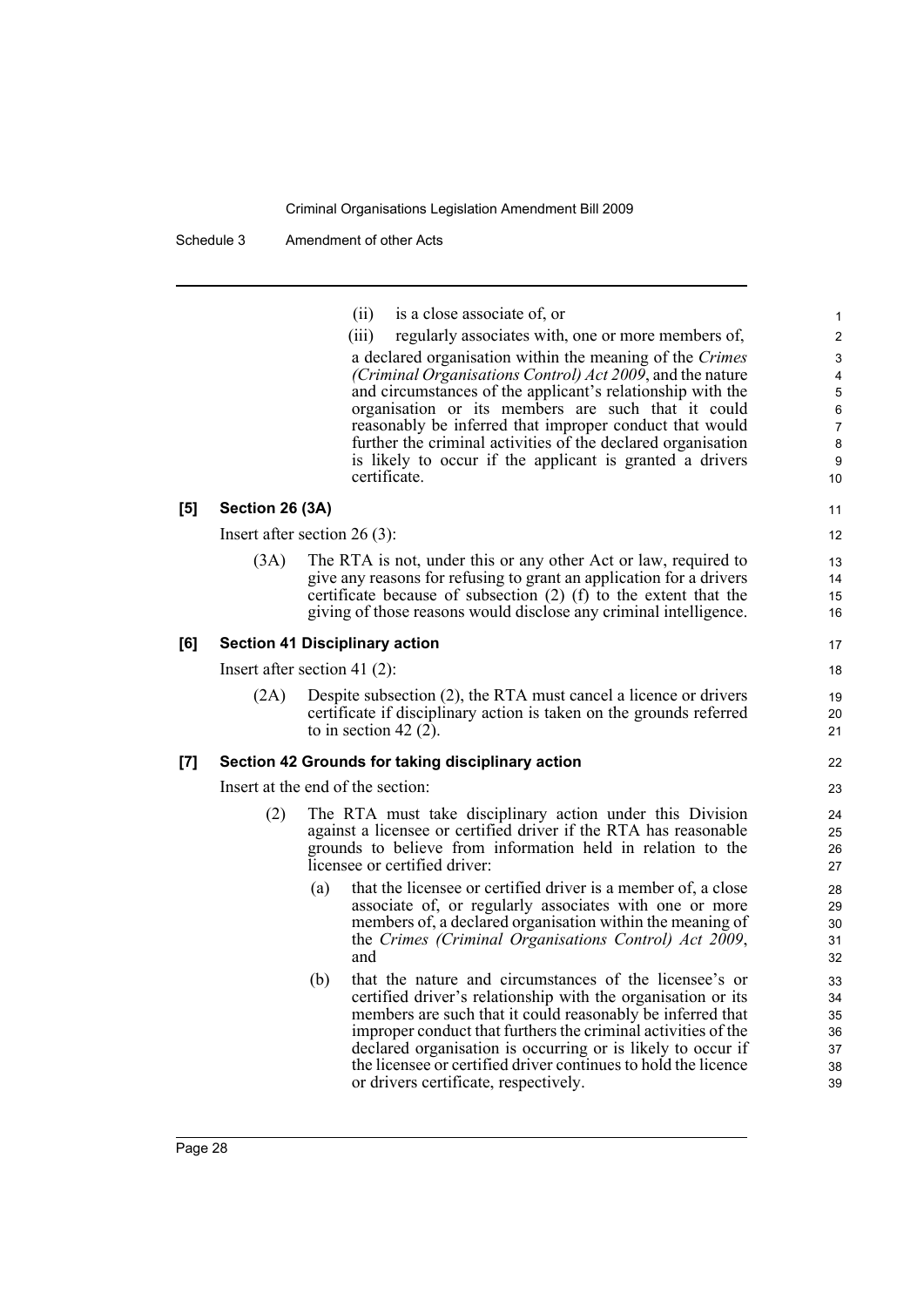| [8]    |        |      | Section 43 Procedure for implementing disciplinary action                                                                                                                                                                                                                                                                                                                                                                                                                 | 1                                     |
|--------|--------|------|---------------------------------------------------------------------------------------------------------------------------------------------------------------------------------------------------------------------------------------------------------------------------------------------------------------------------------------------------------------------------------------------------------------------------------------------------------------------------|---------------------------------------|
|        |        |      | Insert after section 43 $(2)$ :                                                                                                                                                                                                                                                                                                                                                                                                                                           | $\overline{c}$                        |
|        |        | (2A) | The RTA is not, under this or any other Act or law, required to<br>give any reasons for cancelling a licence or drivers certificate<br>under section 41 $(2A)$ to the extent that the giving of those<br>reasons would disclose any criminal intelligence.                                                                                                                                                                                                                | 3<br>4<br>5<br>6                      |
| [9]    |        |      | Section 45 Application to Administrative Decisions Tribunal for review                                                                                                                                                                                                                                                                                                                                                                                                    | 7                                     |
|        |        |      | Insert after section $45(1)$ :                                                                                                                                                                                                                                                                                                                                                                                                                                            | 8                                     |
|        |        | (1A) | In determining an application for a review of a decision to refuse<br>to grant an application for a licence or a drivers certificate on the<br>grounds referred to in section 18 (2) (e) or 26 (2) (f), respectively,<br>or to cancel a licence or drivers certificate under section 41 (2A),<br>the Administrative Decisions Tribunal (and any Appeal Panel in<br>determining any appeal against such a review under the<br>Administrative Decisions Tribunal Act 1997): | 9<br>10<br>11<br>12<br>13<br>14<br>15 |
|        |        |      | is to ensure that it does not, in the reasons for its decision<br>(a)<br>or otherwise, disclose any criminal intelligence, and                                                                                                                                                                                                                                                                                                                                            | 16<br>17                              |
|        |        |      | in order to prevent the disclosure of any criminal<br>(b)<br>intelligence, is to receive evidence and hear argument in<br>the absence of the public, the applicant for review and the<br>applicant's representative and of any other interested<br>party,                                                                                                                                                                                                                 | 18<br>19<br>20<br>21<br>22            |
|        |        |      | unless the Commissioner of Police approves otherwise.                                                                                                                                                                                                                                                                                                                                                                                                                     | 23                                    |
| $[10]$ |        |      | <b>Schedule 2 Savings and transitional provisions</b>                                                                                                                                                                                                                                                                                                                                                                                                                     | 24                                    |
|        |        |      | Insert after clause 20:                                                                                                                                                                                                                                                                                                                                                                                                                                                   | 25                                    |
|        | Part 6 |      | Provisions consequent on enactment of<br><b>Criminal Organisations Legislation</b><br><b>Amendment Act 2009</b>                                                                                                                                                                                                                                                                                                                                                           | 26<br>27<br>28                        |
|        | 21     |      | Grant and cancellation of licences and drivers certificates                                                                                                                                                                                                                                                                                                                                                                                                               | 29                                    |
|        |        | (1)  | In this clause:<br><b>amending Act</b> means the Criminal Organisations Legislation<br>Amendment Act 2009.                                                                                                                                                                                                                                                                                                                                                                | 30<br>31<br>32                        |
|        |        | (2)  | An application for a licence or drivers certificate made, but not<br>determined, before the commencement of this clause is to be<br>dealt with under this Act as amended by the amending Act.                                                                                                                                                                                                                                                                             | 33<br>34<br>35                        |